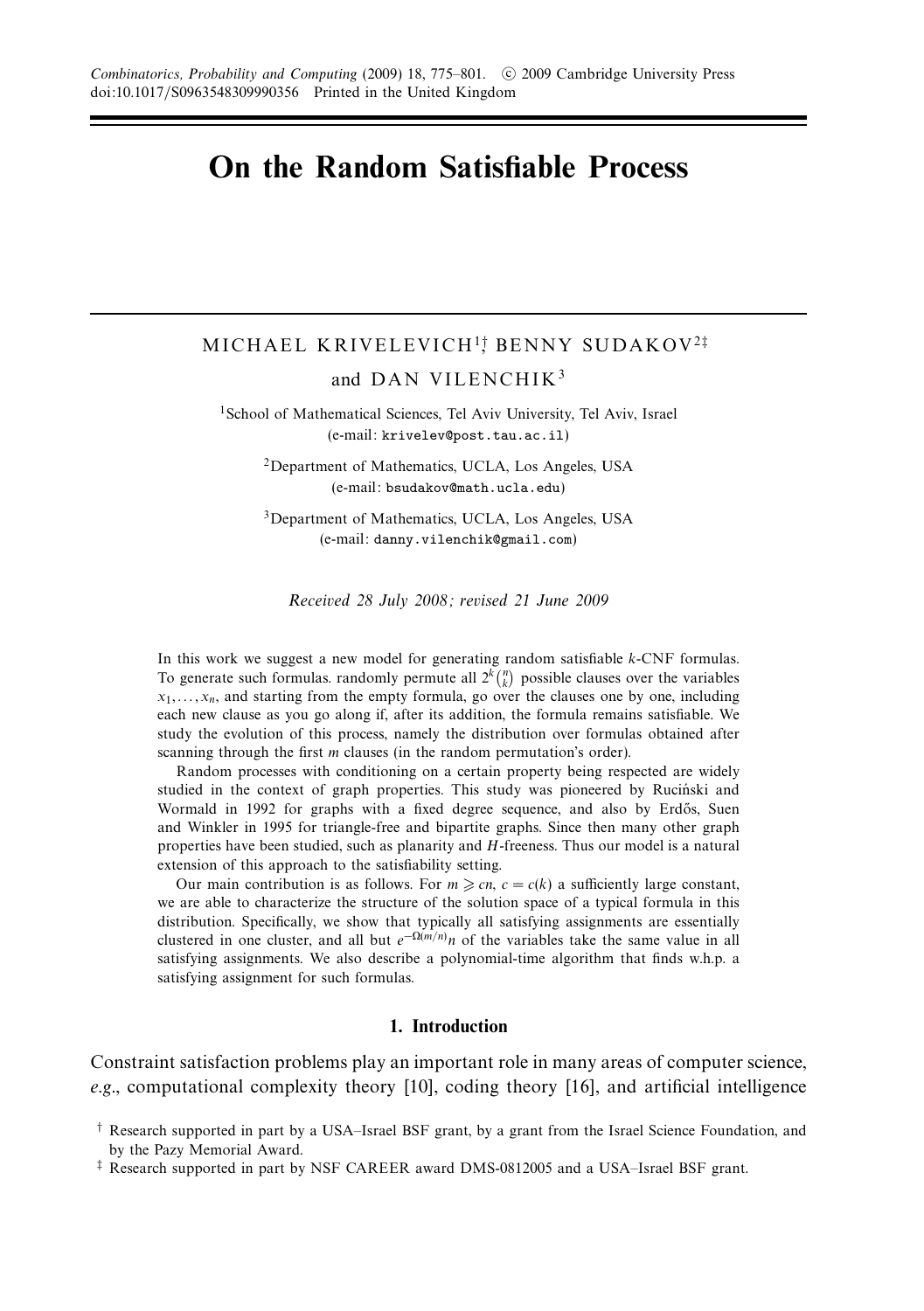[24], to mention just a few. The main challenge is to devise efficient algorithms for finding satisfying assignments (when such exist), or conversely to provide a certificate of unsatisfiability. One of the best-known examples of a constraint satisfaction problem is *k*-SAT, which is the first to be proved to be NP-complete. Although satisfactory approximation algorithms are known for several NP-hard problems, the problem of finding a satisfying assignment (if such exists) is not among them. In fact, Håstad [18] proved that it is NP-hard to approximate MAX-3SAT (the problem of finding an assignment that satisfies as many clauses as possible) within a ratio better than 7/8.

In trying to understand the inherent hardness of the problem, many researchers analysed structural properties of formulas drawn from different distributions. One such distribution is the uniform distribution, where instances are generated by picking *m* clauses uniformly at random out of all  $2^k {n \choose k}$  possible clauses. Although many problems still remain unsolved, in general this distribution seems to be quite well understood (at least for some values of *m* and *k*). This is also true for the planted *k*-SAT model, where one first fixes some assignment *ψ* to the variables and then picks *m* clauses uniformly at random out of all  $(2<sup>k</sup> - 1)$ <sup>n</sup>/<sub>k</sub>) clauses satisfied by *ψ*. Comparatively, much less is known for variants of these distributions where extra conditions are imposed. These conditions distort the randomness in such a way that the 'standard' methods and tools employed to analyse the original distributions are a priori of little use in the new setting. Our work concerns the latter.

# **1.1. Our contribution**

In this work we suggest a new model for generating random satisfiable *k*-CNF formulas. To generate such formulas, randomly permute all  $2^k {n \choose k}$  possible clauses over the variables  $x_1, \ldots, x_n$ , and, starting from the empty formula, go over the clauses one by one, including each new clause as you go along if, after its addition to the formula, the formula remains satisfiable. We study the evolution of this process, namely the distribution over formulas obtained after scanning through the first *m* clauses (in the random permutation's order); we use  $\mathcal{P}_{n,m}^{\text{sat}}$  to denote this distribution. Clearly, for every *m*, all formulas in  $\mathcal{P}_{n,m}^{\text{sat}}$ are satisfiable (as every clause is included only if the formula obtained so far remains satisfiable).

Random processes with conditioning on a certain property being respected are widely studied in the context of graph properties. This study was pioneered by Rucinski and Wormald in 1992 [25] for graphs with a fixed degree sequence, and also by Erdős, Suen, and Winkler in 1995 for triangle-free and bipartite graphs [11]. Since then, many other graph properties have been studied, such as planarity [17], *H*-freeness [23], and also the property of being intersecting in the context of hypergraphs [6]. Thus our model is a natural extension of this approach to the satisfiability setting. The main difficulty when dealing with these restricted processes is that the edges of the random graph (and the clauses of the random *k*-CNF formula) are no longer independent, due to conditioning. Thus the rich methods that have been developed to understand the 'classical' random graph models,  $G_{n,p}$  for example, do not carry over, at least not immediately, to the restricted setting.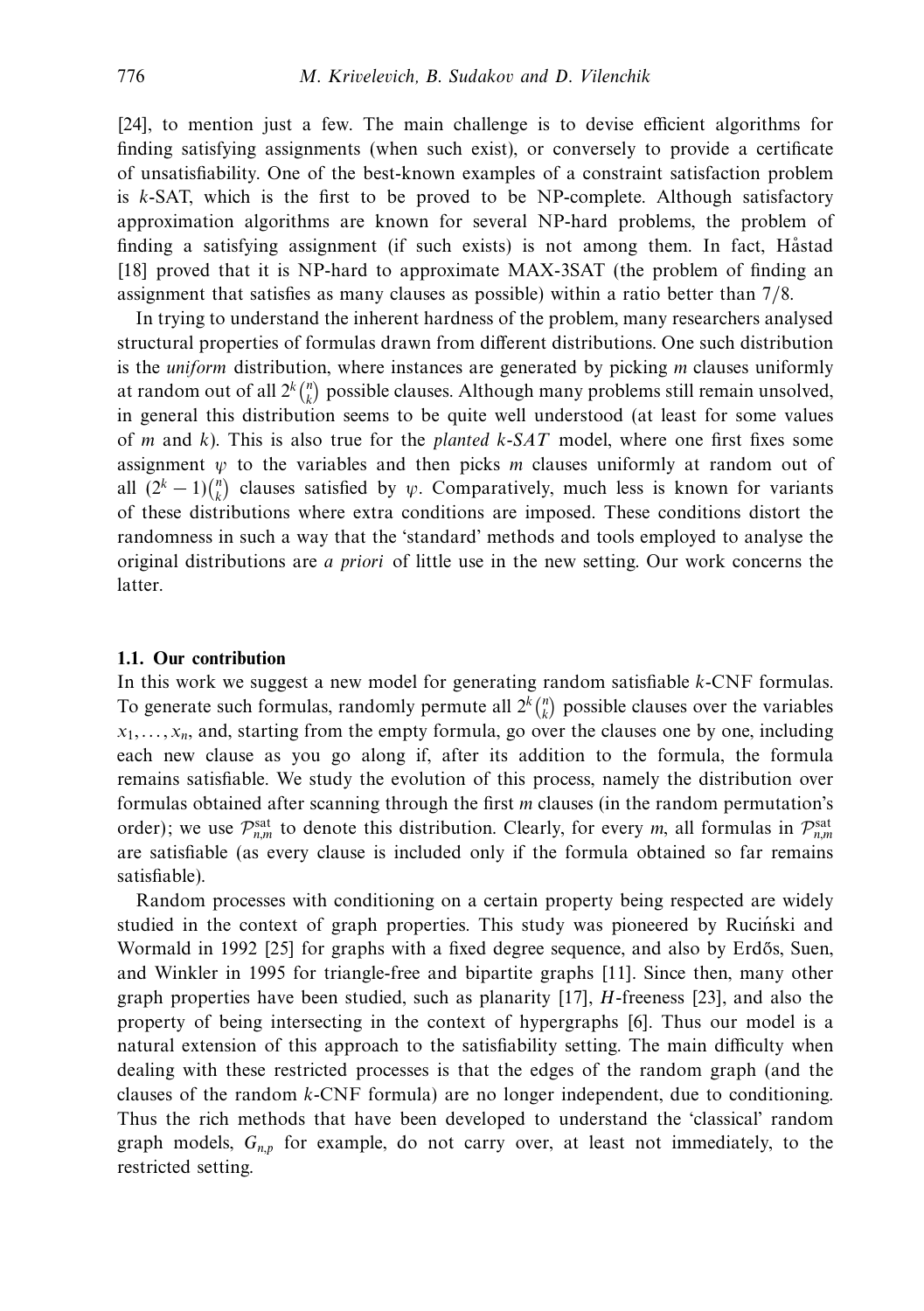Quite frequently in restricted random processes, the typical size of a final graph or formula (after all edges/clauses have been scanned) is a fascinating subject of study. This is, however, not the case here, as it is quite easy to see that, deterministically, the final random formula will have  $(2<sup>k</sup> - 1)$  $\binom{n}{k}$  clauses and a unique satisfying assignment. Therefore, in the setting under consideration here, the process itself (i.e., a typical development of a restricted random formula and of its set of satisfying assignments as the number *m* of scanned clauses grows) is much more interesting than the final result, and indeed in this paper we will study the development of a random satisfiable formula.

As it turns out, if *m* is chosen so that almost all *k*-CNF formulas with *m* clauses over *n* variables are satisfiable, then  $\mathcal{P}_{n,m}^{\text{sat}}$  is statistically close to the uniform distribution over such formulas, since w.h.p. none of the *m* clauses will be rejected (by w.h.p. we mean 'with probability tending to 1 as *n* goes to infinity'). Therefore, if this is the case, then the clauses are practically independent of each other, and the 'usual' techniques apply. Remarkable phenomena occurring in the uniform distribution are phase transitions. With respect to the property of being satisfiable, such a phase transition also takes place: there exists a threshold  $d = d(n, k)$  such that, for every fixed  $\varepsilon > 0$ , if  $m/n \leq d - \varepsilon$ , a random formula with *m* clauses over *n* variables is w.h.p. satisfiable, and if  $m/n \ge d + \varepsilon$ , a random formula is w.h.p. unsatisfiable [15]. Thus, while  $\mathcal{P}_{n,m}^{\text{sat}}$  is statistically close to the uniform distribution for  $m/n$  below the threshold, it is not clear what a typical  $\mathcal{P}_{n,m}^{\text{sat}}$  instance looks like when crossing this threshold (which is conjectured to be roughly 4.26 for 3SAT), and whether there exists a polynomial-time algorithm for finding a satisfying assignment for such instances.

In this work we analyse  $\mathcal{P}_{n,m}^{\text{sat}}$  when  $m/n$  is some sufficiently large constant *above* the satisfiability threshold. The first part of our result is characterizing the structure of the solution space of a typical formula in  $\mathcal{P}_{n,m}^{\text{sat}}$ . By the 'solution space' of a formula we mean the set of all satisfying assignments (which is a subset of all 2*<sup>n</sup>* possible assignments).

**Definition 1.** A variable is said to be *frozen* in a *k*-CNF *F* if, in every satisfying assignment of *F*, it takes the same value.

We state our results for  $k = 3$  and remark that they can be extended to a general fixed  $k \geqslant 3$ , using arguments similar to those presented in this paper. See Section 7 for more details.

**Theorem 1.1.** Let *F* be random 3CNF from  $\mathcal{P}_{n,m}^{\text{sat}}$ ,  $m/n \geq c$ , for *c* a sufficiently large constant. Then w.h.p. *F* enjoys the following properties.

- (1) All but *e*<sup>−</sup>Ω(*m/n*) *n* variables are frozen.
- (2) The formula induced by the non-frozen variables decomposes into connected components of at most logarithmic size.
- (3) Letting  $\beta(F)$  be the number of satisfying assignments of *F*, we have  $\frac{1}{n} \log \beta(F) = e^{-\Omega(m/n)}$ .

Notice that item (3) in Theorem 1.1 follows directly from item (1). One immediate corollary of this theorem is as follows.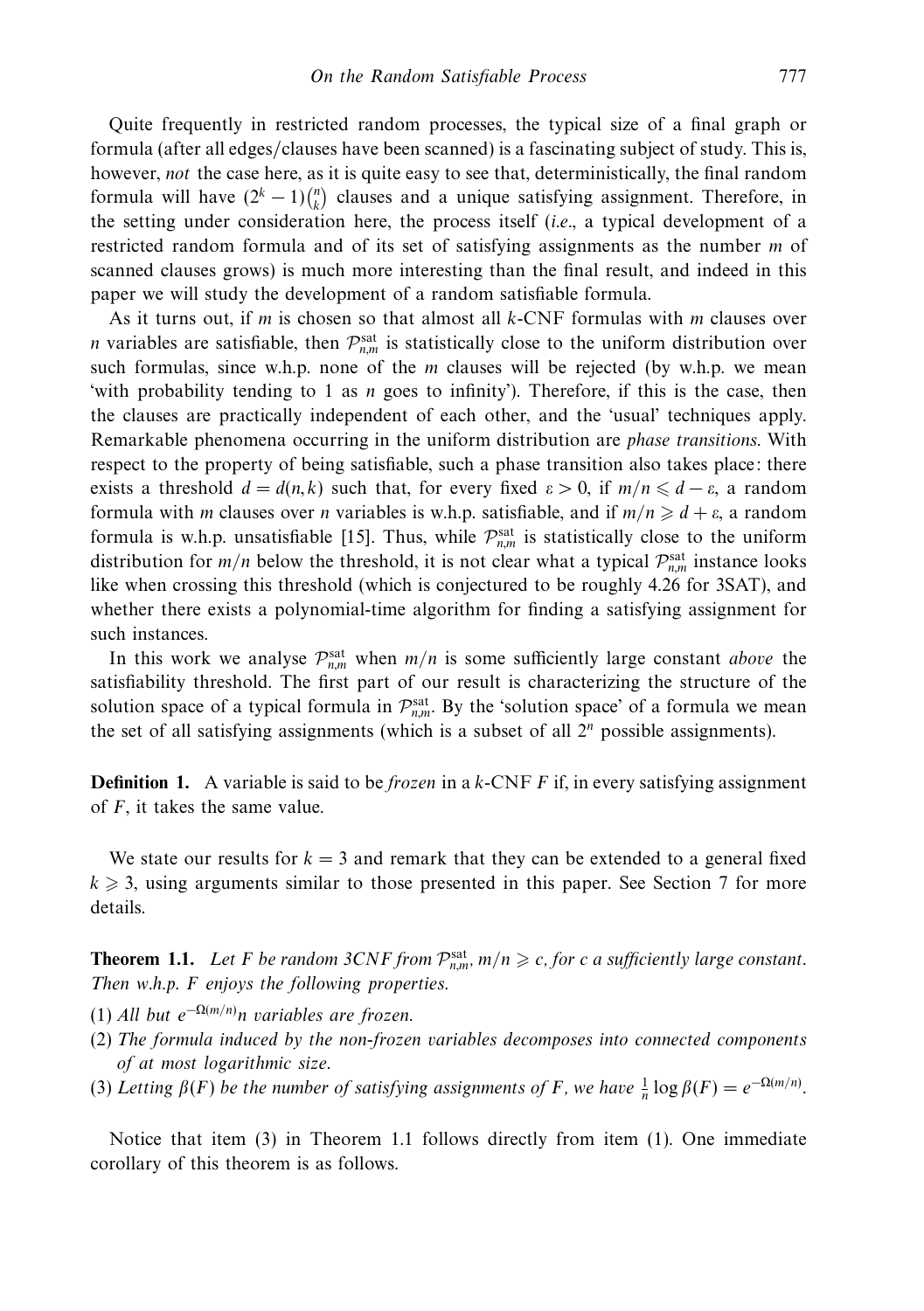**Corollary 1.2.** Let *F* be random 3CNF from  $\mathcal{P}_{n,m}^{\text{sat}}$ ,  $m/n \ge c \log n$ , for *c* a sufficiently large constant. Then w.h.p. *F* has only one satisfying assignment.

The corollary follows from item (3) in Theorem 1.1 since  $e^{-\Omega(m/n)} = o(n^{-1})$  for  $m/n \geq$ *c* log *n*, and therefore log  $\beta(F) = o(1)$ , or in turn,  $\beta(F) = 1 + o(1)$ .

The characterization given by Theorem 1.1 is in sharp contrast to the structure of the solution space of  $\mathcal{P}_{n,m}^{\text{sat}}$  formulas with  $m/n$  just below the threshold. Specifically, the *conjectured* picture, some supporting evidence of which was proved rigorously for  $k \geq 8$ [2, 22, 1], is that typically random *k*-CNF formulas in the near-threshold regime have an exponential number of *clusters* of satisfying assignments. While any two assignments in distinct clusters disagree on at least *εn* variables, any two assignments within one cluster coincide on  $(1 - \varepsilon)n$  variables (for some positive constant  $\varepsilon < 1$ ). Furthermore, each cluster has a linear number of locally frozen variables (that is, frozen with respect to all satisfying assignments within that cluster). This structure seems to make life hard for most known SAT heuristics. One explanation seems to be that the algorithms do not 'steer' into one cluster but rather try to find a 'compromise' between the satisfying assignments in distinct clusters, which is in fact impossible.

Complementing this picture *rigorously*, we show that a typical formula in  $\mathcal{P}_{n,m}^{\text{sat}}$  (in the above-threshold regime) can be solved efficiently.

**Theorem 1.3.** There exists a deterministic polynomial-time algorithm that w.h.p. finds a satisfying assignment for 3CNF formulas from  $\mathcal{P}_{n,m}^{\text{sat}}$ ,  $m/n \geqslant c$ , for *c* a sufficiently large constant.

Our proof of Theorem 1.3 is constructive in the sense that we explicitly describe the algorithm.

**Remark 1.** Another natural problem to study is *k*-colourability. As for random *k*-CNF formulas, the random graph  $G_{n,p}$  also goes through a phase transition with respect to the property of being *k*-colourable, as *np* grows. Analogously to the random *k*-CNF process that we defined, one can consider a restricted random graph process. Specifically, randomly order all  $\binom{n}{2}$  edges of the graph, go over them in that order and include each new edge as long as the resulting graph remains *k*-colourable. Some of the results that we have for *k*-SAT extend to the *k*-colourability process. A more thorough discussion is given in Section 6.

# **1.2. Related work and techniques**

Almost all polynomial-time heuristics suggested so far for random instances (either SAT or graph optimization problems) were analysed when the input is sampled according to a planted-solution distribution, or various semi-random variants thereof. Alon and Kahale [3] suggest a polynomial-time algorithm based on spectral techniques that w.h.p. properly *k*-colours a random graph from the planted *k*-colouring distribution (the distribution of graphs generated by partitioning the *n* vertices into *k* equally sized colour classes, and including every edge connecting two different colour classes with probability  $p = p(n)$ , for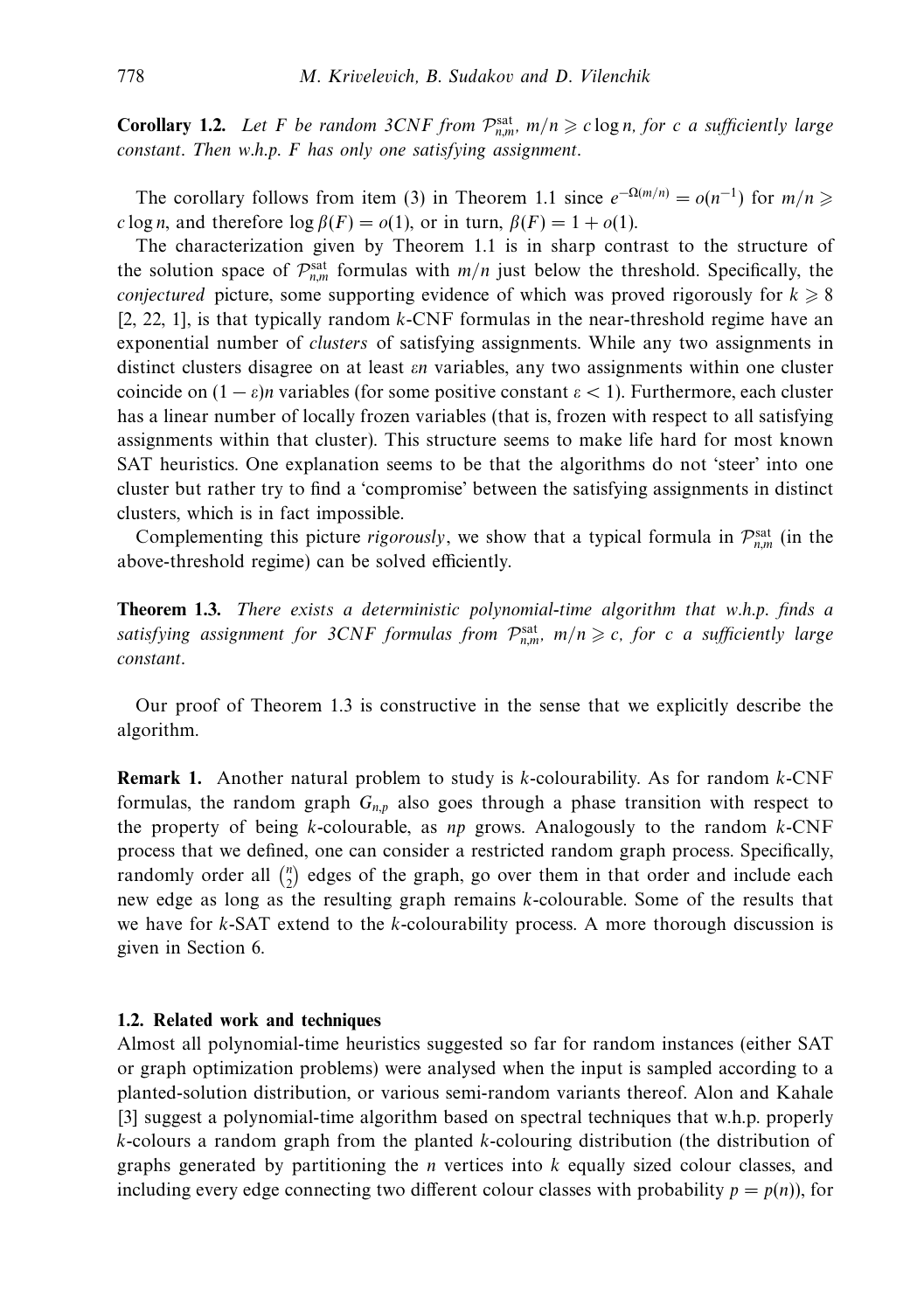graphs with average degree greater than some constant. In the SAT context, Flaxman's algorithm, drawing on ideas from [3], solves w.h.p. planted 3SAT instances where the clause-variable ratio is greater than some constant. Also, [13, 12, 19] address the planted 3SAT distribution.

On the other hand, very little work was done on non-planted distributions, such as  $\mathcal{P}_{n,m}^{\text{sat}}$ . In this context one can mention a work of Chen [7], who provides an *exponential*time algorithm for the uniform distribution over satisfiable *k*-CNF formulas with exactly *m* clauses where *m/n* is greater than some constant. Ben-Sasson, Bilu and Gutfreund [5] also study this distribution but with  $m/n = \Omega(\log n)$ , a regime where the uniform distribution and the planted distribution essentially coincide (since typically there is only one satisfying assignment), and leave as an open question whether one can characterize the regime  $m/n = o(\log n)$ . This question was resolved in [9] (and in [8] for the uniform distribution over *k*-colourable graphs).

While some of the ideas suggested in these works have proved to be instrumental for our setting, most of their analytical methods break when considering  $\mathcal{P}_{n,m}^{\text{sat}}$ . In  $\mathcal{P}_{n,m}^{\text{sat}}$ , not only do clauses depend on each other (unlike the planted distribution where clauses are chosen independently), but the order in which they are introduced also plays a role (which is not the case in the uniform distribution studied in [9], although the clauses are not chosen independently). Therefore we had to come up with new analytical tools that might be of interest in other settings as well.

# **1.3. Structure of the paper**

The rest of the paper is structured as follows. In Section 2 we discuss relevant structural properties that a typical formula in  $\mathcal{P}_{n,m}^{\text{sat}}$  possesses; the proofs of some properties are postponed to Sections 4 and 5. One consequence of this discussion will be a proof of Theorem 1.1. We then prove Theorem 1.3 in Section 3 by presenting an algorithm and showing that it meets the requirements of Theorem 1.3. In Section 6 we discuss the *k*colourability setting (mentioned in Remark 1) more elaborately, and concluding remarks are given in Section 7.

# **2.** Properties of a random  $\mathcal{P}_{n,m}^{\text{sat}}$  instance

This section contains the technical part of the paper. In it we analyse the structure of a typical formula in  $\mathcal{P}_{n,m}^{\text{sat}}$ . Here and throughout we think of *m* as *cn*, for *c* at least some sufficiently large constant.

#### **2.1. Preliminaries and techniques**

When analysing some structural properties of a random instance in  $\mathcal{P}_{n,m}^{\text{sat}}$ , it will be more convenient to analyse the same property under a somewhat different distribution, and then to go back to  $\mathcal{P}_{n,m}^{\text{sat}}$  (maybe paying some factor in the estimate).

The variation we consider is  $\mathcal{P}_{n,p}^{\text{sat}}$  and is defined as follows. Permute at random all possible  $M = 8\binom{n}{3}$  clauses, go over the clauses in the permutation's order, and include each clause with probability  $p = m/M$  if its addition also leaves the instance satisfiable. Let  $\mathcal{P}_{n,p}$  be defined similarly, just without the conditioning (*i.e.*, all clauses chosen at random are included in the formula, thus making it not necessarily satisfiable).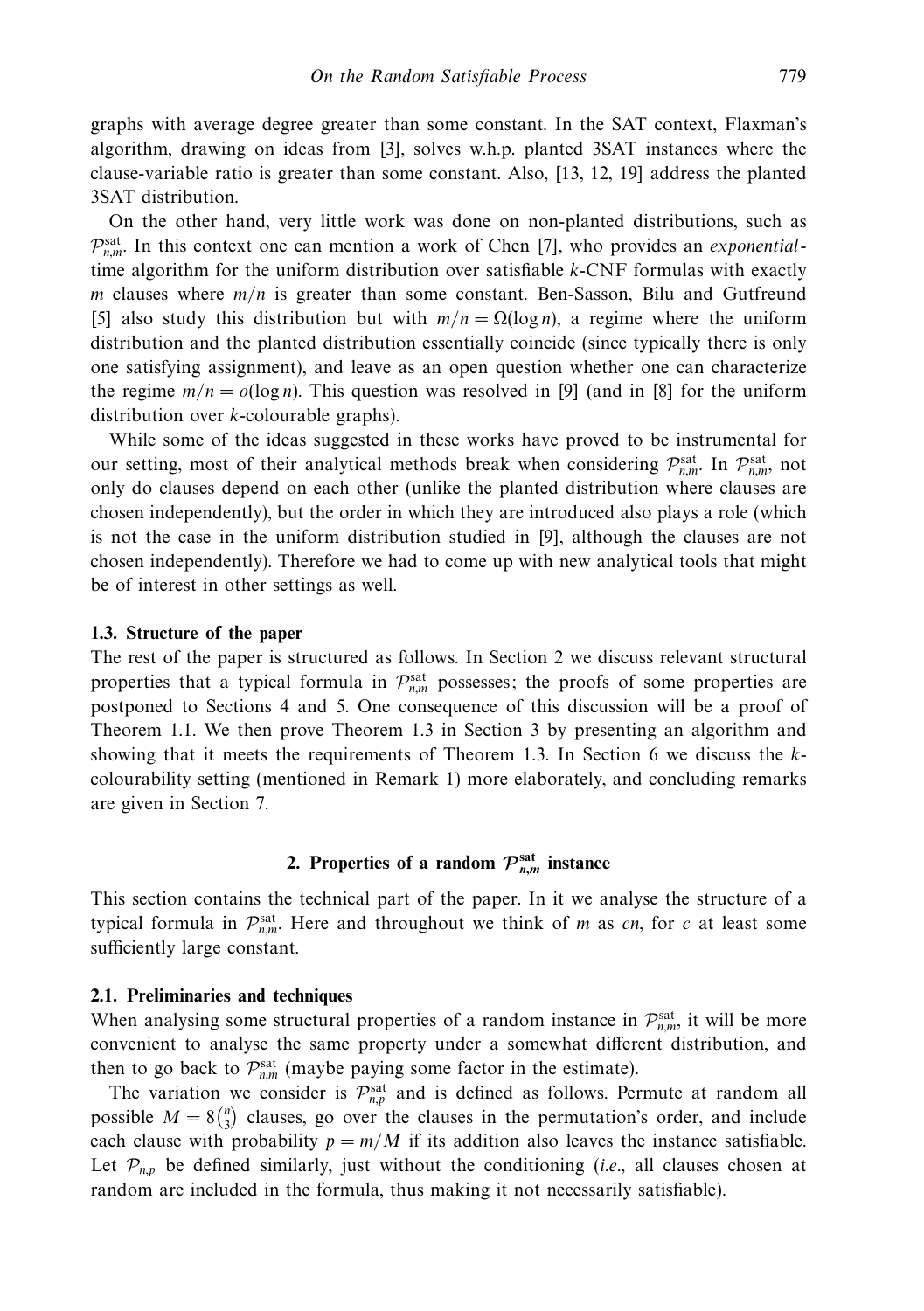Throughout we usually stick to the following notation. We shall use *F* to denote an instance sampled according to  $\mathcal{P}_{n,p}$  and  $F^*$  to be the ordered subset of clauses of *F* distributed according to  $\mathcal{P}_{n,p}^{\text{sat}}$ .

**Lemma 2.1.**  $\mathcal{P}_{n,m}^{\text{sat}} = \mathcal{P}_{n,p}^{\text{sat}}|\{\text{exactly } m \text{ clauses were considered for addition}\}\.$ 

**Proof.** To generate a formula according to  $\mathcal{P}_{n,m}^{\text{sat}}$ , we first pick a random permutation of the clauses and then scan one by one the first *m* clauses, skipping clauses whose addition will make the instance unsatisfiable. The key point is to notice that any ordered *m*-tuple of clauses is equally likely to be chosen as the first *m* clauses. This is exactly the case in  $\mathcal{P}_{n,p}^{\text{sat}}$ , when conditioning on the fact that exactly *m* clauses were considered for addition; any set of *m* clauses is equally likely, and also any permutation of them.  $\Box$ 

**Lemma 2.2.** Set  $M = 8\binom{n}{3}$ . For any property *A*, if  $p = m/M$  then  $\Pr^{\mathcal{P}_{n,m}^{\text{sat}}}[A] \leq O(\sqrt{m})$ .  $\mathrm{Pr}^{\mathcal{P}_{n,p}^{\mathrm{sat}}}[A].$ 

**Proof.** Let *X* be a random variable counting the number of clauses that were considered for addition under  $\mathcal{P}_{n,p}^{\text{sat}}$ . *X* is distributed Binom(8 $\binom{n}{3}$ , *p*), and therefore  $E[X] = m$ . Standard calculations show that  $Pr[X = m] = \Omega(\sqrt{m})$ . Then

$$
\text{Pr}^{\mathcal{P}_{n,m}^{\text{sat}}}[A]=\text{Pr}^{\mathcal{P}_{n,p}^{\text{sat}}}[A|X=m]=\frac{\text{Pr}^{\mathcal{P}_{n,p}^{\text{sat}}}[A\wedge X=m]}{\text{Pr}^{\mathcal{P}_{n,p}^{\text{sat}}}[X=m]}\leqslant O(\sqrt{m})\cdot\text{Pr}^{\mathcal{P}_{n,p}^{\text{sat}}}[A].\qquad \qquad \Box
$$

**Remark 2.** In the remainder of the section we analyse  $\mathcal{P}_{n,p}^{\text{sat}}$  instead of  $\mathcal{P}_{n,m}^{\text{sat}}$ . When we use the expression 'with very high probability' (abbreviated w.v.h.p.) we will always mean with probability  $1 - o(m^{-1/2})$ . Lemma 2.2 will then imply that we can switch back to  $\mathcal{P}_{n,m}^{\text{sat}}$  and still the property holds with probability  $1 - o(1)$  (the usual interpretation of 'with high probability'). We will in fact prove that all the properties hold with probability  $1 - o(n^{-3})$ , which is always at least  $1 - o(m^{-1/2})$  since  $m = O(n^3)$ .

# **2.2. The discrepancy property**

A well-known result in the theory of random graphs is that a random graph w.v.h.p. will not contain a small yet unexpectedly dense subgraph. This is also the case for  $\mathcal{P}_{n,p}$  (when considering the graph induced by the formula). In general, discrepancy properties play a fundamental role in the proof of many important structural properties such as expansion, the spectra of the adjacency matrix, etc., and indeed in our case the discrepancy property plays a major role both in the algorithmic perspective and in the analysis of the clustering phenomenon. The following discussion rigorously establishes the above-stated fact.

**Definition 2.** We say that a 3CNF formula *F* on *n* variables is *ρ-proportional* if there exists no set *U* of variables such that:

- $\bullet$   $|U| \leqslant n/10^6$ ,
- there are at least  $\rho \cdot |U|$  clauses in *F* each containing at least two variables from *U*.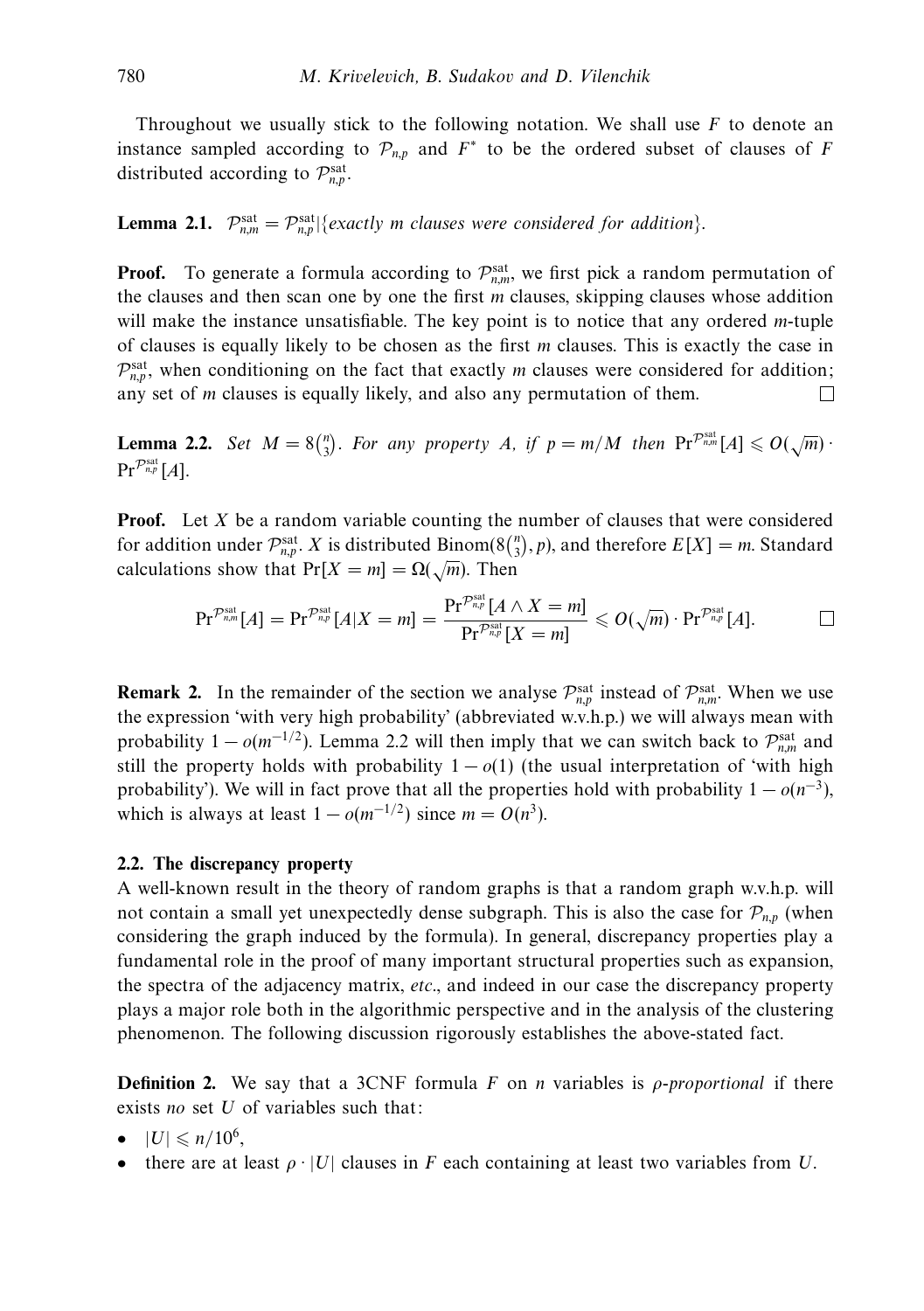(We say that a clause C contains a variable x if x appears in C either as x or as  $\bar{x}$ . In this context we do not differentiate between the two cases.)

**Proposition 2.3.** Let F be distributed according to  $\mathcal{P}_{n,p}$  with  $n^2p \geq d$ , for *d* a sufficiently large constant, and set  $\rho = n^2 p / 5500$ . Then w.v.h.p. *F* is  $\rho$ -proportional.

**Remark 3.** To see how Proposition 2.3 corresponds to the random graph context, consider the graph induced by the formula  $F$  (the vertices are the variables, and two variables are connected by an edge if there exists some clause containing them both) and observe that every clause that contains at least two variables from *U* contributes an edge to the subgraph induced by *U*. Thus, if we have many such clauses, this subgraph will be prohibitively dense. Since  $F$  is random so is its induced graph, and as we shall see the latter typically does not occur (we do not claim that the graph is random like the Erdős–Rényi random graph, for example, just that its edges are chosen according to some random rule).

**Proof.** The probability that a random formula *F* in  $\mathcal{P}_{n,p}$  contains a set *U* of variables of size *u* that violates proportionality is at most (using the union bound)

$$
\sum_{u=1}^{n/10^6} {n \choose u} \cdot {8n {u \choose 2} \choose un^2 p/5500} \cdot p^{un^2 p/5500} = o(n^{-3}).
$$

The first term accounts for the possible ways of choosing the variables of *U*, the second is to choose the  $un^2p/5500$  clauses that contain at least two variables from *U* (out of at most  $8n\binom{u}{2}$  possible ones), and the last term is just the probability of the chosen clauses actually appearing in *F*. To bound this sum we use the fact that  $u \le n/10^6$ , the fact that  $n^2p$  can be arbitrarily large (constant), and the following standard estimate for the binomial coefficient:

$$
\binom{n}{x} \leqslant \left(\frac{en}{x}\right)^x.
$$

**Corollary 2.4.** Let  $F^*$  be distributed according to  $\mathcal{P}_{n,p}^{\text{sat}}$  with  $n^2p \geq d$ , for *d* a sufficiently large constant. Then w.v.h.p.  $F^*$  is  $n^2p/5500$ -proportional.

The corollary follows easily by observing that the proportionality property is monotonically decreasing.

# **2.3. Crude characterization of the solution space's structure**

*n/*10

In this section we make the first step towards proving Theorem 1.1 (clustering). We give a rather crude characterization of the structure of the solution space of a typical instance in  $\mathcal{P}_{n,p}^{\text{sat}}$ . This characterization will be refined below.

**Definition 3.** A 3CNF *F* is called *r*-concentrated if every two satisfying assignments  $\psi_1, \psi_2$ of *F* are at Hamming distance at most *r* from each other.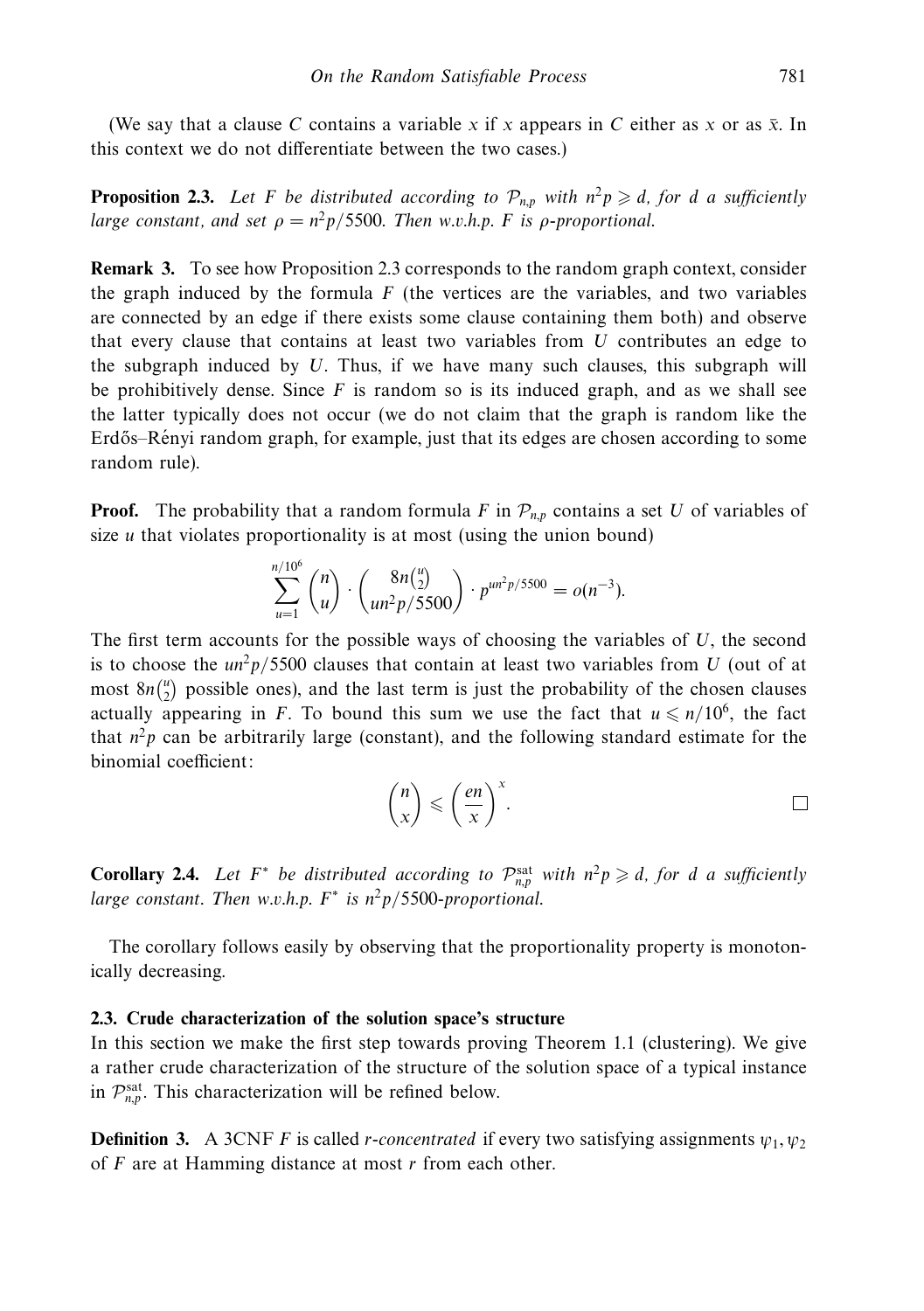**Proposition 2.5.** Let  $F^*$  be distributed according to  $\mathcal{P}_{n,p}^{\text{sat}}$  with  $n^2p \geq d$ , for *d* a sufficiently large constant, and let  $\rho = 30/(n^2p)$ . Then w.v.h.p.  $F^*$  is  $\rho n$ -concentrated.

An immediate corollary of this proposition is that typically all satisfying assignments of a  $\mathcal{P}_{n,p}^{\text{sat}}$  instance can be enclosed in a ball of radius  $30/(np)$  in  $\{0,1\}^n$ . This gives a 'first-order' characterization of the structure of the solution space.

**Proof.** Fix two assignments *ϕ* and *ψ* at distance *αn*, and let us bound Pr[*ϕ* and *ψ* satisfy *F*∗]. Assume without loss of generality that, say, *ϕ* is the all-TRUE assignment. We shall now upper-bound the probability of a set of clauses in  $\mathcal{P}_{n,p}$  that may result in an instance  $F^*$  that is satisfied by both assignments. In particular a clause of the form  $C_1 = (x \vee \overline{y} \vee \overline{z})$ , where *x* is a variable on which  $\varphi$  and  $\psi$  disagree, and *y, z* are variables on which both agree, cannot be chosen to be  $\mathcal{P}_{n,p}$ . Let us call such a clause a type 1 clause. If a type 1 clause appears then either it is included in *F*<sup>∗</sup>, and then *ψ* cannot be a satisfying assignment, or it is rejected, and then  $\varphi$  is already at this point not a satisfying assignment. The same applies for clauses of the form  $C_2 = (s \vee w \vee t)$ , where on all three variables, *s, w, t*, both assignments disagree; call them type 2. It remains to upper-bound the probability of a  $\mathcal{P}_{n,p}$  instance that does not contain type 1 and type 2 clauses. There are  $\alpha n \binom{(1-\alpha)n}{2}$  type 1 clauses and  $\binom{\alpha n}{3}$  type 2 clauses. The probability of none being chosen is

$$
(1-p)^{\alpha n\left(\binom{1-\alpha}{2}\right)+\binom{\alpha n}{3}} \leqslant \exp\bigg\{-p\cdot\bigg(\alpha n\binom{(1-\alpha)n}{2}+\binom{\alpha n}{3}\bigg)\bigg\}.\tag{2.1}
$$

If  $30/n^2p \le \alpha \le 1/2$ , then

$$
p \cdot \alpha n \binom{(1-\alpha)n}{2} \geqslant p\alpha n \cdot n^2/8 \geqslant 3n.
$$

If  $\alpha \geqslant 1/2$ , then

$$
p \cdot \binom{\alpha n}{3} \geqslant n \cdot n^2 p / 48 \geqslant 3n.
$$

In the last inequality we use the fact that  $n^2p$  can be arbitrarily large (specifically, greater than 144). In any case, the expression in (2.1) is at most 5<sup>−</sup>*<sup>n</sup>*. Since we have no more than 4*<sup>n</sup>* ways of choosing the pair *ϕ, ψ*, we deduce using the union bound that w.v.h.p. no such 'bad' pair exists.  $\Box$ 

# **2.4. The core variables**

We describe a subset of the variables, referred to as the *core variables*, which plays a crucial role in the understanding of  $\mathcal{P}_{n,p}^{\text{sat}}$ . Recall that a variable is said to be frozen in *F* if, in every satisfying assignment, it takes the same value. The notion of a core captures this phenomenon. In addition, a core typically contains all but a small (though constant) fraction of the variables. This implies that a large fraction of the variables is frozen, a fact which must leave imprints on various structural properties of the formula. These imprints allow efficient heuristics to recover a satisfying assignment of the core. A second implication of this is an upper bound on the number of possible satisfying assignments,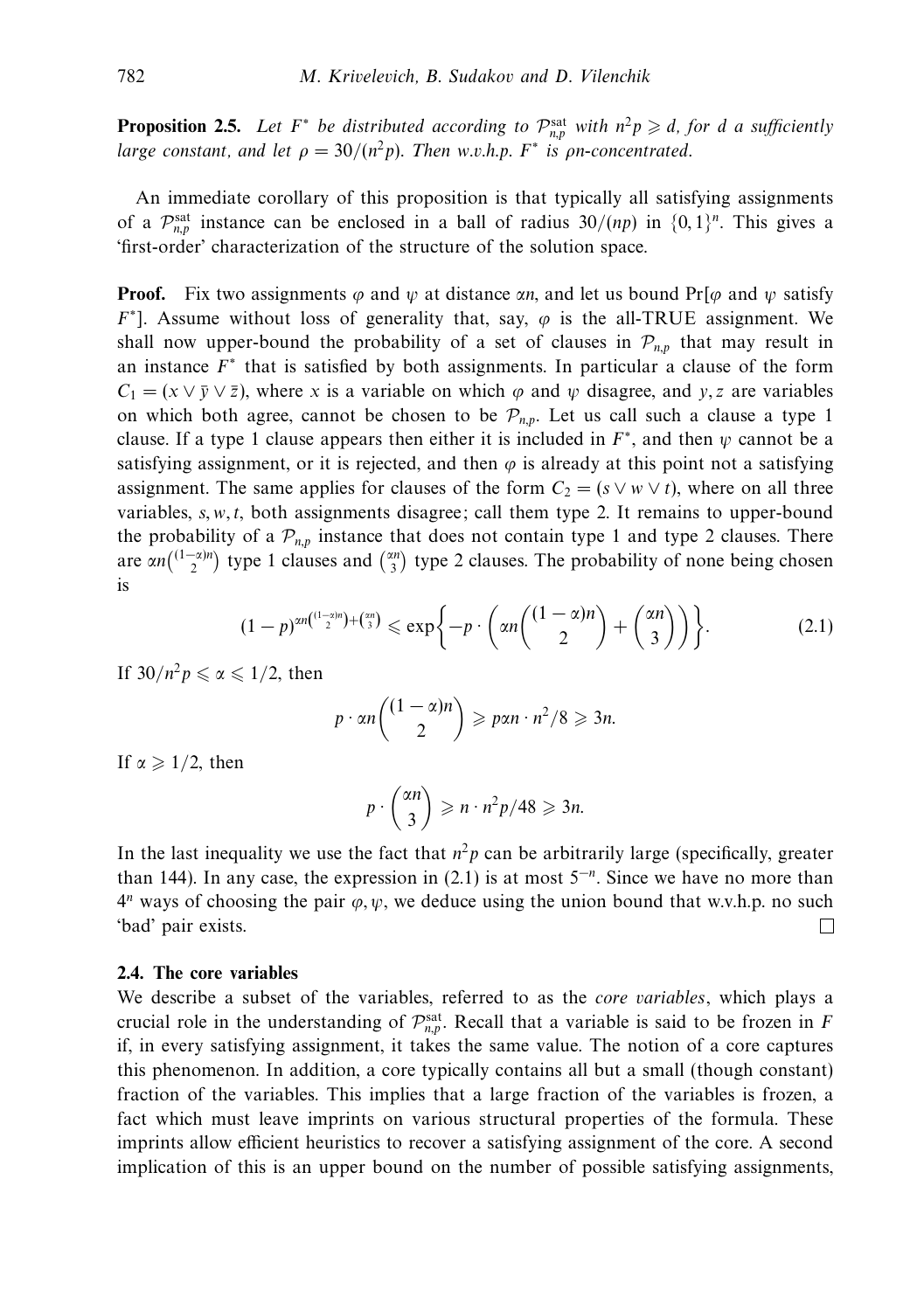and on the distance between every such two. Thus the notion of a core plays a key role in obtaining a characterization of the cluster structure of the solution space.

Let us now proceed with a rigorous definition of a core. Before doing so, we take a long detour on expanding sets.

**Definition 4 (Support).** Given a 3CNF formula *F* and some assignment *ψ* to the variables, we say that a variable *x* supports a clause *C* (in which it appears) with respect to  $\psi$  if *x* is the only variable whose literal evaluates to true in *C* under *ψ*.

In some cases  $\psi$  might be a partial assignment (that is, some of the variables are not assigned). In such cases a variable x is said to support a clause C under  $\psi$  if all three variables of *C* are assigned a value under  $\psi$  and  $\chi$  is the only one of them whose literal evaluates to true.

In what follows  $F[Z]$  stands for the subformula of  $F$  containing the clauses where all three variables belong to *Z*.

**Definition 5 (Expanding set).** Given a 3CNF formula *F* and an assignment  $\psi$  to the variables (not necessarily satisfying), a set of variables *Z* is called *t*-expanding in *F* with respect to  $\psi$  if every variable  $x \in Z$  supports at least *t* clauses in  $F[Z]$  with respect to  $\psi$ .

The following proposition illustrates the usefulness of Definition 5.

**Proposition 2.6.** Let *F* be a 3CNF formula on *n* variables and let *Z* be a *t*-expanding set with respect to some assignment *ψ*. If in addition:

- *ψ* satisfies *F*,
- *F* is  $n/10^6$ -concentrated (Definition 3),
- *F* is *t*-proportional (Definition 2),

then the variables in *Z* are frozen in *F*.

**Proof.** Let *ψ* be the satisfying assignment with respect to which *Z* is defined. By contradiction assume that there exists a satisfying assignment  $\psi'$  differing from  $\psi$  on Z. Then let  $\emptyset \neq U \subseteq Z$  be the set of variables *x* of *Z* for which  $\psi(x) \neq \psi'(x)$ . Take  $x \in U$ and consider all the clauses that *x* supports with respect to *ψ* in *F*[*Z*]. It must be that every such clause contains at least another variable *y* on which  $\psi$  and  $\psi'$  disagree (since every such clause is satisfied by  $\psi'$  but the literal corresponding to *x* is false under  $\psi'$ ). Therefore *y* belongs to *U* by definition. We conclude that there exists a set *U* of variables and  $t \cdot |U|$  clauses each containing at least two variables from U (no clause was counted twice since the supporter of a clause is unique by definition). Further, we assumed that *F* is  $n/10^6$ -concentrated and therefore  $|U| \leq n/10^6$ . Combining the latter two facts we derive a contradiction to the *t*-proportionality of *F*. П

**Proposition 2.7.** Let *F* be distributed according to  $\mathcal{P}_{n,p}$  with  $n^2p \ge d$ , for *d* a sufficiently large constant. There exists a positive integer  $t = t(n, p)$  such that w.v.h.p. there is a set Z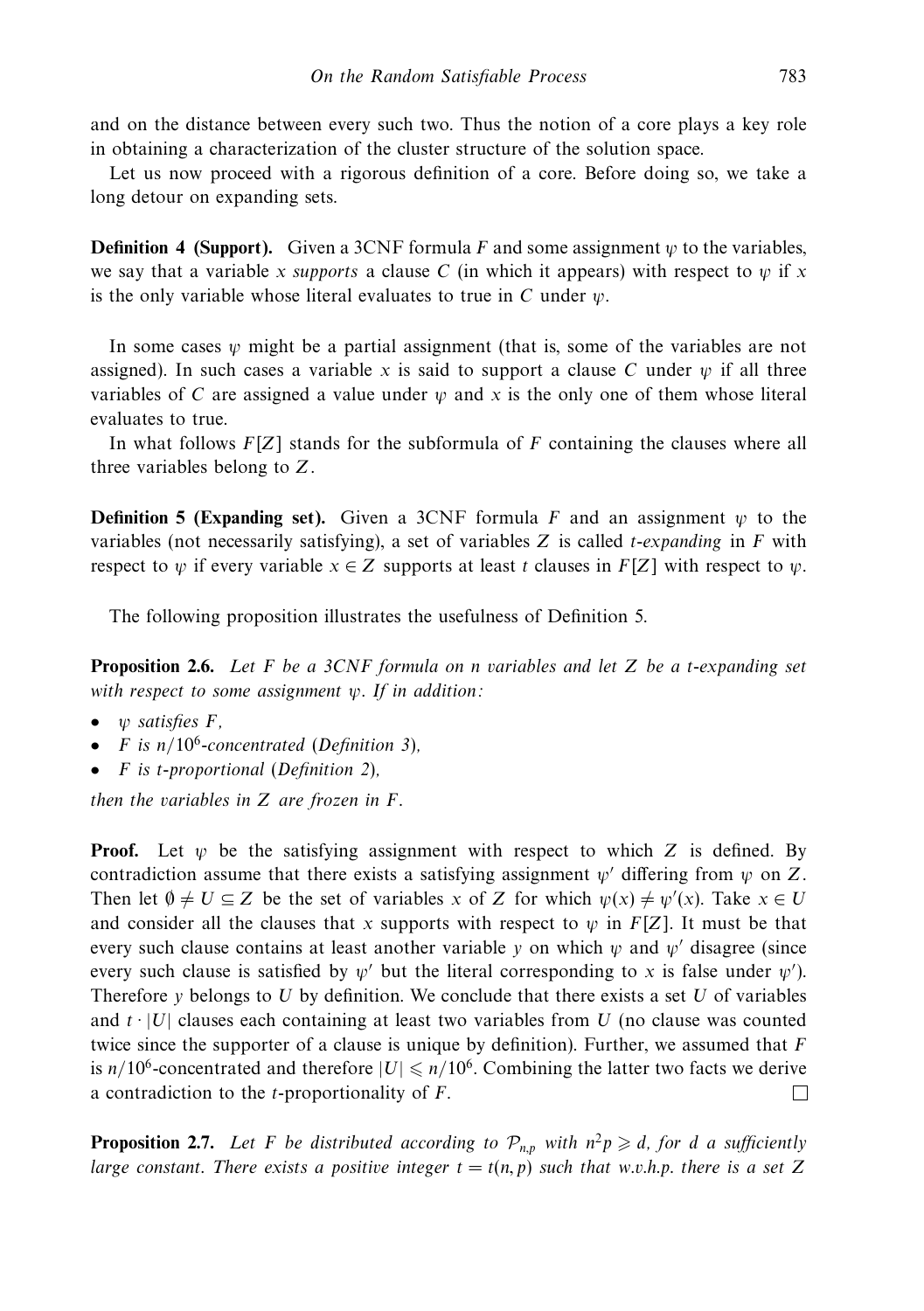of variables, and an assignment *ψ* such that:

- *Z* is *t*-expanding with respect to *ψ*,
- $\bullet$  |*Z*| = (1 − *e*<sup>-Ω(*n*2*p*)</sup>)*n*,
- *F* is *t/*10-proportional,
- *ψ* satisfies *F*∗,
- $F^*$  is  $n/10^6$ -concentrated.

The complete proof of this proposition is deferred to Section 4. Here and throughout the notation  $f = \Omega(n^2p)$  (or  $f = O(n^2p)$ ) stands for  $f \geq cn^2p$  (or  $f \leq cn^2p$ ) for some constant *c* that does not depend on *n, p*.

**Corollary 2.8.** The set *Z* promised in Proposition 2.7 is frozen in *F*<sup>∗</sup>, and furthermore *Z* is *t*-expanding with respect to every satisfying assignment of *F*<sup>∗</sup>.

**Proof.** To see why *Z* is frozen, let *S* be the set of clauses in *F* that are supported with respect to  $\psi$ . First observe that  $F^*$  is *t*-proportional as it is a subformula of *F* (and *F* is *t/*10-proportional and therefore also *t*-proportional). Furthermore *S* is contained in *F*<sup>∗</sup>. This is because *ψ* is a satisfying assignment of *F*<sup>∗</sup> throughout the entire generating process, and thus every clause in *S* that arrives is not rejected. Therefore *Z* is also *t*-expanding in *F*<sup>∗</sup> with respect to *ψ*. Finally apply Proposition 2.6 to *F*<sup>∗</sup>. The second part of the corollary is immediate from the fact that *Z* is frozen.  $\Box$ 

**Definition 6 (Self-contained sets).** Given a 3CNF formula *F* we say that a set of variables *Z* is *r*-self-contained in *F* if every variable  $x \in Z$  appears in at most *r* clauses in  $F \setminus F[Z]$ .

Finally, we are ready to define a core.

**Definition 7 (Core).** A set of variables  $H$  is called a *t*-core of F with respect to an assignment *w* if H is *t*-expanding in F with respect to *w* and also ( $t/3$ )-self-contained in *F*.

The property of being self-contained is necessary for the algorithmic part (the proof of Theorem 1.3, at least as our analysis proceeds).

**Proposition 2.9.** Let  $F^*$  be distributed according to  $\mathcal{P}_{n,p}^{\text{sat}}$  with  $n^2p \geq d$ , for *d* a sufficiently large constant. There exists a positive integer  $t = t(n, p)$  such that w.v.h.p. there exists a satisfying assignment *<sup>ψ</sup>* of *<sup>F</sup>*<sup>∗</sup> and a *<sup>t</sup>*-core <sup>H</sup> with respect to *<sup>ψ</sup>* with the following properties:

- $|\mathcal{H}| = (1 e^{-\Omega(n^2 p)})n$ ,
- <sup>H</sup> is frozen in *<sup>F</sup>*<sup>∗</sup>,
- *F*<sup>∗</sup> is *t/*10-proportional.

The proof of this proposition is best understood in the context of the proof of Proposition 2.7. Therefore the proof appears in Section 4.1.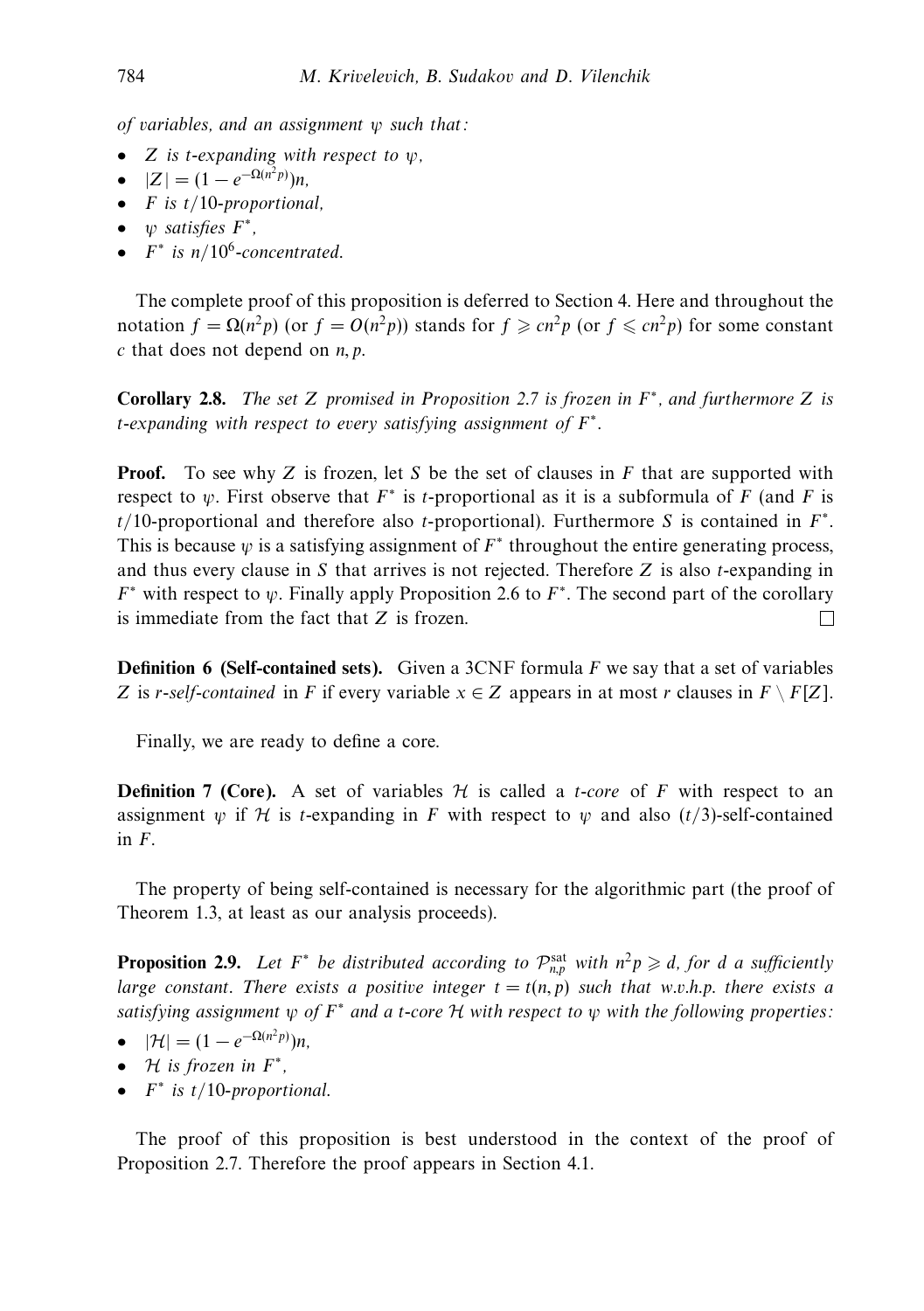**Remark 4.** Observe that if there exist two *t*-cores  $\mathcal{H}_1$  and  $\mathcal{H}_2$  that satisfy the conditions of Proposition 2.9, then their union  $\mathcal{H}_1 \cup \mathcal{H}_2$  is also a *t*-core (since the core variables are frozen). Therefore we may speak of a unique maximal *t*-core. From now on, when we refer to a *t*-core, we mean the maximal one. Note that this maximal core is also frozen by Proposition 2.6. Therefore it can serve as a *t*-core for any satisfying assignment of *F*, and is thus effectively uniquely defined by the formula.

#### **2.5. Satellite variables**

In this section we isolate another set of variables which we call satellite variables. As it turns out, to prove Theorems 1.1 and 1.3, it is enough to distinguish between core and satellite variables and all other variables in *V*. Let us start with a formal definition of a satellite variable. In what follows,  $\ell_z$  stands for a literal corresponding to a variable *z* (*i.e.*,  $\ell = z$  or  $\ell = \overline{z}$ ).

**Definition 8.** Given a formula *F*, an assignment  $\varphi$  and a core set  $\mathcal{H}$  of *F* with respect to to  $\varphi$ , a variable *x* is called a 0-satellite of H if  $x \in \mathcal{H}$ . A variable *x* is called an *i*-satellite if *F* contains at least one clause of the form  $(\ell_x \vee \ell_{z_1} \vee \ell_{z_2})$ , where for  $j = 1, 2, z_j$  is a *b*-satellite for some  $b < i$ ,  $\varphi(\ell_{z_i}) =$  FALSE, and at least one of the *z<sub>j</sub>*s is an  $(i - 1)$ -satellite. We say that *x* is a *satellite variable* if it is a *b*-satellite for some number  $b \ge 1$ .

Observe that if H is frozen in *F* then  $H \cup S$  is frozen as well (this follows from a simple inductive argument).

Before we formally state the property involving the satellite variables we introduce additional notation. The connected components of a formula *F* are the subformulas  $F[C_1], \ldots, F[C_k]$ , where  $C_1, C_2, \ldots, C_k$  are the connected components in the graph  $G_F$ induced by *F* (the vertices of  $G_F$  are the variables, and two variables are connected by an edge if there exists some clause containing them both). Given a set of variables *A* and an assignment  $\varphi$  we denote by  $F_{out}(A, \varphi)$  the subformula of *F* which is the outcome of the following procedure: set the variables in *A* according to  $\varphi$  and simplify *F* (by simplify we mean remove every clause that contains a TRUE literal, and remove FALSE literals from the other clauses).

**Proposition 2.10.** Let  $F^*$  be distributed according to  $\mathcal{P}_{n,p}^{\text{sat}}$  with  $n^2p \geq d$ , for *d* a sufficiently large constant. There exists a positive integer  $t = t(n, p)$  such that w.v.h.p. there exists satisfying assignment  $\psi$  of  $F^*$  and a *t*-core  $\mathcal H$  with respect to  $\psi$  with the following properties:

- $|\mathcal{H}| \geqslant (1 e^{-\Omega(n^2 p)})n,$
- *F*<sup>∗</sup> is *t/*10-proportional,
- let <sup>S</sup> be its satellite variables; <sup>H</sup> <sup>∪</sup> <sup>S</sup> are frozen in *<sup>F</sup>*<sup>∗</sup>,
- the largest connected component in  $F_{\text{out}}^*(\mathcal{H} \cup \mathcal{S}, \psi)$  is of size at most  $\log n$ .

The new addition compared with Proposition 2.9 is the fact that we characterize the structure of the formula induced by the variables not in  $H \cup S$ .

Our proof strategy is as follows. Expose the first part of the random formula *F* and consider a *t*-core H promised w.v.h.p. by Proposition 2.9. We look at a 'large' connected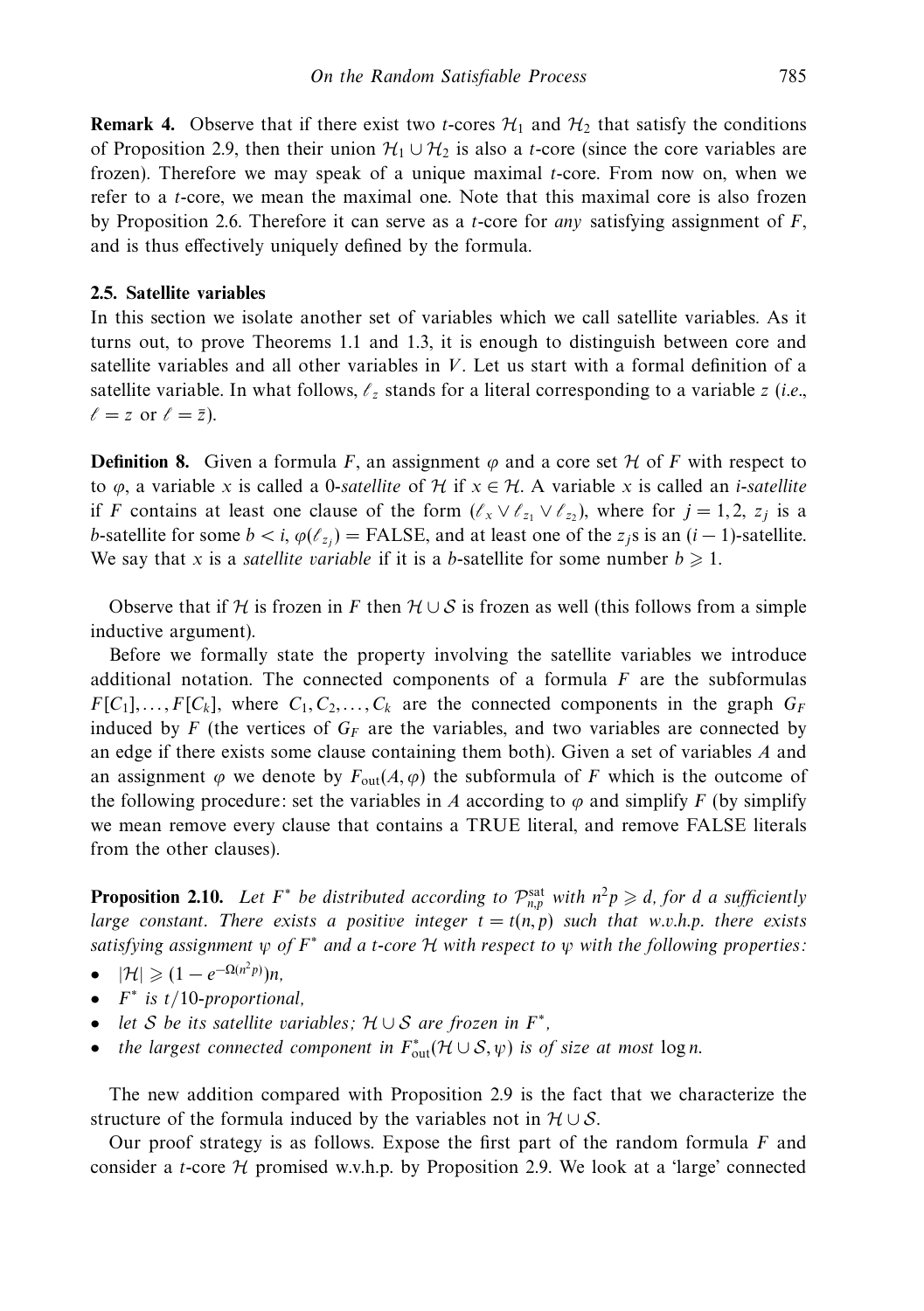component outside the core (if none exists then we are done) and consider the following 'shattering' procedure. Expose the second part of the random formula, and suppose for the time being that the core does not change (even if new clauses are included in  $F^*$ ). Let  $x$  be a non-core variable after the first part, which lies in a spanning tree of a large connected component. The key observation is that, when resuming the random clause process, *x* becomes a satellite variable with high (constant) probability, in which case the spanning tree splits into parts. Since the tree is large, it contains many variables *x*, and therefore with very high probability at least one of them will become a satellite variable and shatter the tree. Finally, it remains to upper-bound the number of possible large trees vs the probability that such a tree does not survive. The complete proof is given in Section 5.

One problem with the approach we just described is that we assumed that the core  $H$  established after the first round does not change when resuming the random clause process. This is not necessarily the case, as, for example, some core variables may violate the self-containment property and be removed, and this may cause a chain reaction of other variables leaving the core (maybe their support is too small, or they violate the selfcontainment requirement). However, w.v.h.p. all the variables that are removed from the core when resuming the random clause process remain satellite variables, and furthermore there are very few such variables.

**Remark 5.** In several papers that have studied planted-solution distributions, for example [3] and [14], a similar notion of a core appears (without the notion of satellite variables), and an analysis of the structure of the instance (*k*-colourable graph or *k*-CNF formula) induced on the non-core variables is also given. The main difference from our setting is the fact that the planted distribution is a product space, and therefore it was possible to prove that the core variables are distributed similarly to a uniformly random set of variables. In our case establishing such a property is a more challenging task. As it turns out, the approach that we take  $-$  defining the satellite variables  $-$  considerably simplifies the proof of this property.

#### **2.6. The majority vote**

Given a 3CNF formula *F* and a variable *x*, we let  $N^+(x)$  be the set of clauses in *F* in which *x* appears positively (namely, as the literal *x*), and let  $N^{-}(x)$  be the set of clauses in which *x* appears negatively (that is, as  $\bar{x}$ ). The majority vote assignment over *F*, which we denote by MAJ, assigns every *x* according to the sign of  $|N^+(x)| - |N^-(x)|$  (TRUE if the difference is positive and FALSE otherwise).

**Proposition 2.11.** Let  $F^*$  be distributed according to  $\mathcal{P}_{n,p}^{\text{sat}}$  with  $n^2p \geq d$ , for *d* a sufficiently large constant. Then w.v.h.p. every satisfying assignments of *F*<sup>∗</sup> differs from MAJ on at most *e*<sup>−</sup>Ω(*n*2*p*) *n* variables.

**Proof.** Consider the following two-step procedure to generate *F*. In the first step go over the  $M = 8\binom{n}{3}$  clauses and toss a coin with success probability  $p_1$ . We take the clauses that were chosen and put them first, ordered at random. Call  $F_1$  this first part (and respectively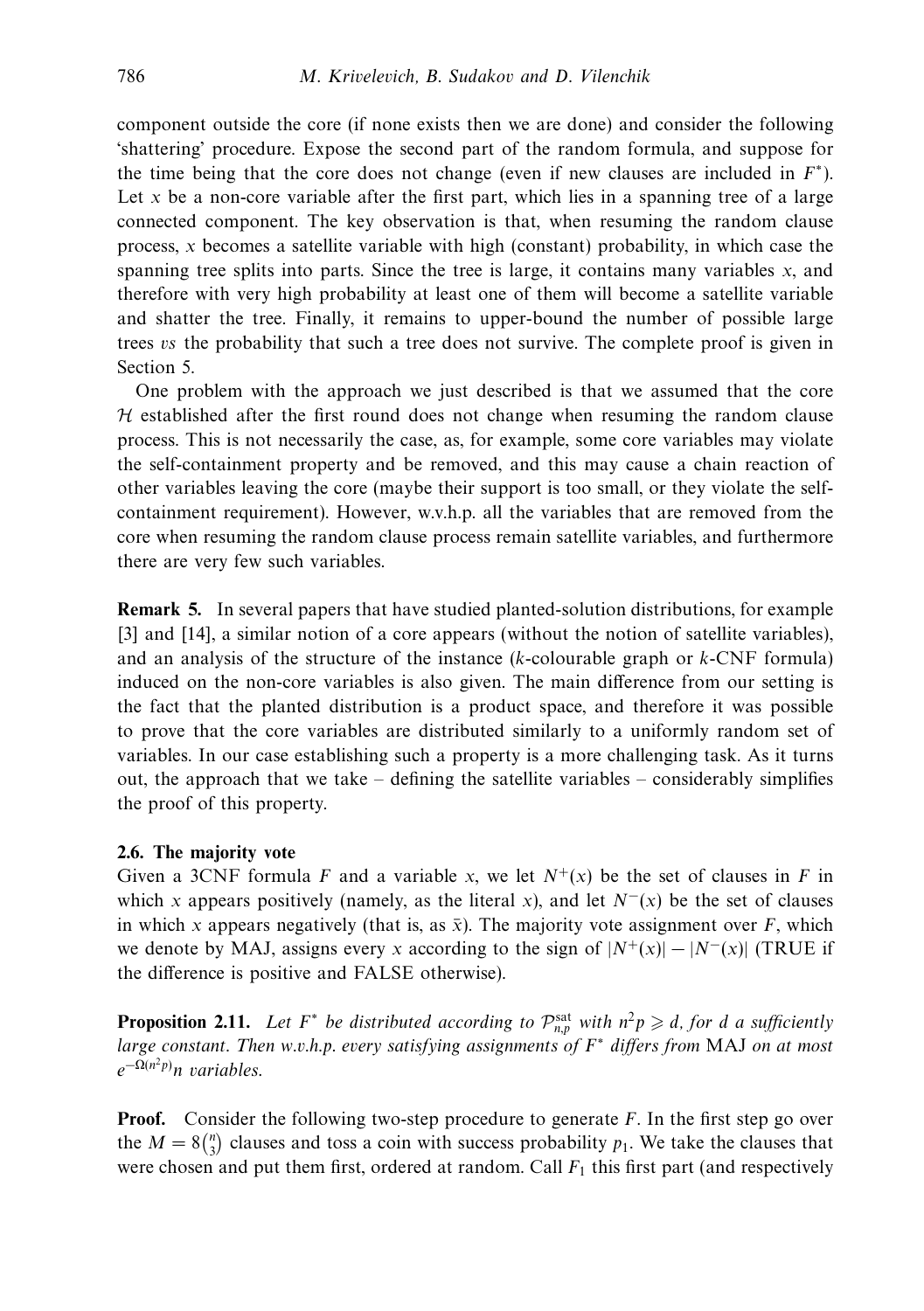define  $F_1^*$  in our standard way, *i.e.*, by scanning sequentially the clauses of  $F_1$  and including those whose addition leaves the formula satisfiable.). Observe that  $F_1$  is distributed according to  $\mathcal{P}_{n,p_1}$ . Then in the second round, every clause that was not chosen in the first round is included with probability  $p_2$ , and the chosen clauses are ordered at random and then concatenated after  $F_1$ . Call  $F_2$  this last part. A straightforward calculation shows that  $F = F_1 \cup F_2$  is distributed according to  $\mathcal{P}_{n,p}$  when  $p = p_1 + (1 - p_1)p_2$ . Therefore we may think of *F* as generated in two steps (with the suitable choice of  $p_1, p_2$ ). We will use this technique to prove several other properties as well.

Let  $d_0$  be the constant promised in Proposition 2.9, and choose  $d \ge 2000d_0$ . Set  $p_1 =$ *p/*2000. By the choice of *d*<sub>0</sub> and Proposition 2.9, w.v.h.p. all but  $e^{-\Omega(n^2 p)}n$  variables are frozen in  $F_1^*$ , and without loss of generality assume that they all take the value TRUE.

We argue now that w.v.h.p. at this point all but  $e^{-\Omega(n^2 p)}n$  variables appear in no more than say  $n^2p/30$  clauses in  $F_1$  (and therefore also in  $F_1^*$ ). The number of clauses of  $F_1$ containing a given variable *x* is distributed binomially with parameters  $8\binom{n-1}{2}$  and  $p_1$  and thus has expectation  $8\binom{n-1}{2}p_1 \leq n^2p/500$ . Therefore, if  $n^2p \geq C_1 \log n$  for some sufficiently large constant  $C_1 > 0$ , then w.v.h.p. every variable appears in no more than  $n^2 p/30$  clauses, by the Chernoff inequality.

Assume therefore that  $n^2p \leq C_1 \log n$ . Choose  $c_2 = c_2(C_1) > 0$  sufficiently small so that  $e^{-c_2n^2p}n \ge \sqrt{n}$ . If *F*<sub>1</sub> has a set *X* of *t* variables, each contained in at least  $n^2p/30$  clauses, then the total number of clauses of  $F_1$  containing at least one variable from  $X$  is at least  $t(n^2p/30)(1/3) = n^2pt/90$  (each clause is counted at most thrice). The probability of the latter event happening in  $\mathcal{P}_{n,p_1}$  for some set of *t* variables is at most

$$
\binom{n}{t}\binom{8t\binom{n-1}{2}}{\frac{n^2pt}{90}}p_1^{\frac{n^2pt}{90}}\leqslant \left(\frac{en}{t}\right)^t\left(\frac{360e}{2000}\right)^{\frac{n^2pt}{90}}<\left[\frac{en}{t}\,2^{-\frac{n^2p}{90}}\right]^t.
$$

Choosing  $t = e^{-c_2 n^2 p} n$  (and recalling that  $c_2$  is chosen small enough so that, in particular,  $t \geq \sqrt{n}$ , we conclude that the above estimate is less than  $n^{-3}$ .

Let *Z* be then the set of frozen variables that appear in at most  $n^2p/30$  clauses of  $F_1$ . Recall that we have assumed without loss of generality that they all froze to TRUE. By the above discussion together with Proposition 2.9, w.v.h.p.

$$
|Z| \geq (1 - e^{-\Omega(n^2 p)})n - e^{-\Omega(n^2 p)}n \geq 0.999n.
$$

Now let us consider the second iteration of coin flips. Fix  $x \in Z$ , observe that every clause containing *x* positively, if chosen in the second round, will be included in *F*<sup>∗</sup>. There are at least  $4\binom{|Z|-1}{2} - n^2p/30$  such clauses with the other two variables from *Z*: call them 'good' clauses. As for clauses where *x* appears negatively, and the other two variables are in *Z*, there are only at most  $3\binom{|Z|-1}{2}$  clauses such that if chosen will be included (since one way of negating the variables in *Z* results in a FALSE clause on frozen variables): call them 'bad' clauses. In addition there are at most  $8(n - |Z|)n$  clauses, containing x and at least one variable outside *Z*, about which we say nothing, but let us adversely assume that *x* appears in all of them negatively, and if chosen are included in *F*<sup>∗</sup> (they are also part of the bad clauses).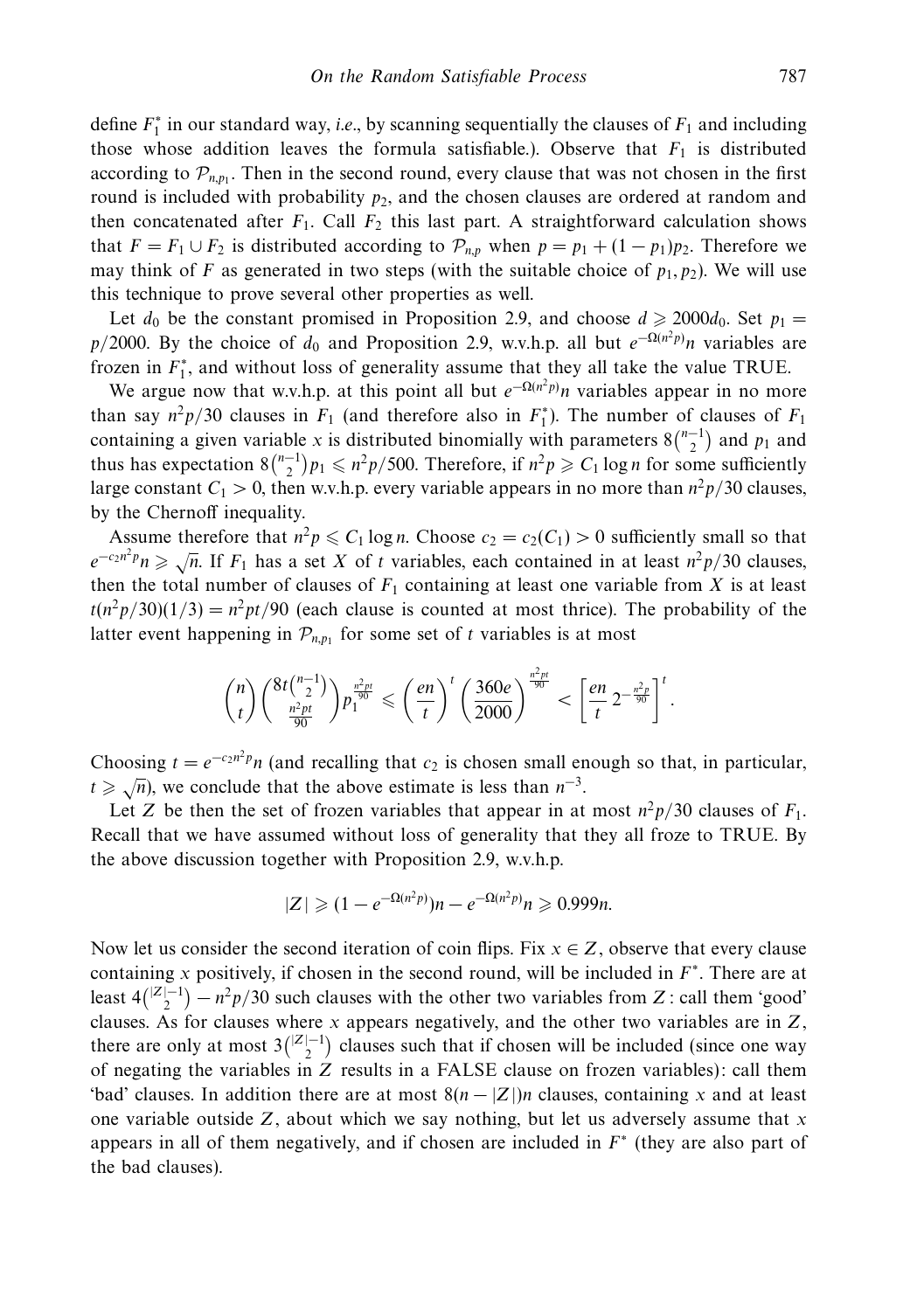In expectation, at least  $p_2 \cdot (4\binom{|Z|-1}{2} - n^2p/30) \ge 1.8n^2p$  good clauses containing *x* will be chosen in the second round, and at most  $p_2 \cdot (3(\frac{|Z|-1}{2}) + 8(n - |Z|)n) \le 1.6n^2p$  bad clauses. (Recall that  $199p/200 \leq p_2 \leq p$ .)

Suppose that in the  $n^2p/30$  clauses from the first round x also appears negatively. To conclude, for the majority vote of *x* to be wrong it must have been the case that the number of good clauses containing *x* or the number of bad clauses containing *x* deviates by at least  $(1.8 - 1.6 - 1/30)n^2p/2$  from its expectation. But since both are binomially distributed with expectation  $\Theta(n^2p)$ , this happens with probability  $e^{-\Omega(n^2p)}$ . Using the linearity of expectation, all but  $e^{-\Omega(n^2 p)}n$  of the variables in *Z* are expected to have a 'proper' gap. To obtain concentration around this value we argue as for concentration of |*Z*| above. Finally observe that  $|Z| \geq (1 - e^{-\Omega(n^2 p)})n$ , and therefore  $|Z| - e^{-\Omega(n^2 p)}n = (1 - e^{-\Omega(n^2 p)})n$  as required.  $\Box$ 

# **2.7. Proof of Theorem 1.1**

Theorem 1.1 follows from Proposition 2.10, which implies that all but  $e^{-\Omega(n^2 p)}n$  of the variables are frozen. Therefore, there are at most  $2^{e^{-\Omega(n^2 p)}n}$  possible ways to set the assignment of the remaining variables. Furthermore, Proposition 2.10 describes the formula induced by the non-frozen variables.

# **3. Proof of Theorem 1.3**

In this section we prove that the algorithm SAT, which is described in Figure 1, meets the requirements of Theorem 1.3. The main principles underlying SAT were designed with the planted distribution in mind (see [14], for example). An additional ingredient that we add is a unit clause propagation step. Given a 1-2-3-CNF formula (namely a formula which contains clauses of size 1, 2 and 3), the unit clause propagation is the following simple heuristic:

While there exists a clause of size 1, set the variable appearing in this clause in a satisfying manner, remove this clause and all other clauses satisfied by this assignment, and remove the FALSE literals of the variable from other clauses.

We say that  $F^*$  is *typical* in  $\mathcal{P}_{n,p}^{\text{sat}}$  if it satisfies the properties stated in Propositions 2.10 and 2.11. The discussion in Section 2 guarantees that indeed this happens w.v.h.p. (that is, *F*<sup>∗</sup> is typical). Therefore, to prove Theorem 1.3 it suffices to consider a typical *F*<sup>∗</sup> and prove that SAT (always) finds a satisfying assignment for *F*<sup>∗</sup> in polynomial time. As the parameter *t* for SAT we use the *t* promised in Proposition 2.10.

We let  $H$  be the *t*-core promised in Proposition 2.10, let  $S$  be its satellite variables, and let  $\varphi$  be the satisfying assignment with respect to which  $H$  is defined. In all the following propositions we assume *F*<sup>∗</sup> is typical (for the sake of brevity we do not explicitly state it every time).

**Proposition 3.1.** Let *ψ*<sup>1</sup> be the assignment defined in line 7 of SAT. Then *ψ*<sup>1</sup> agrees with *ϕ* on the assignment of all variables in H.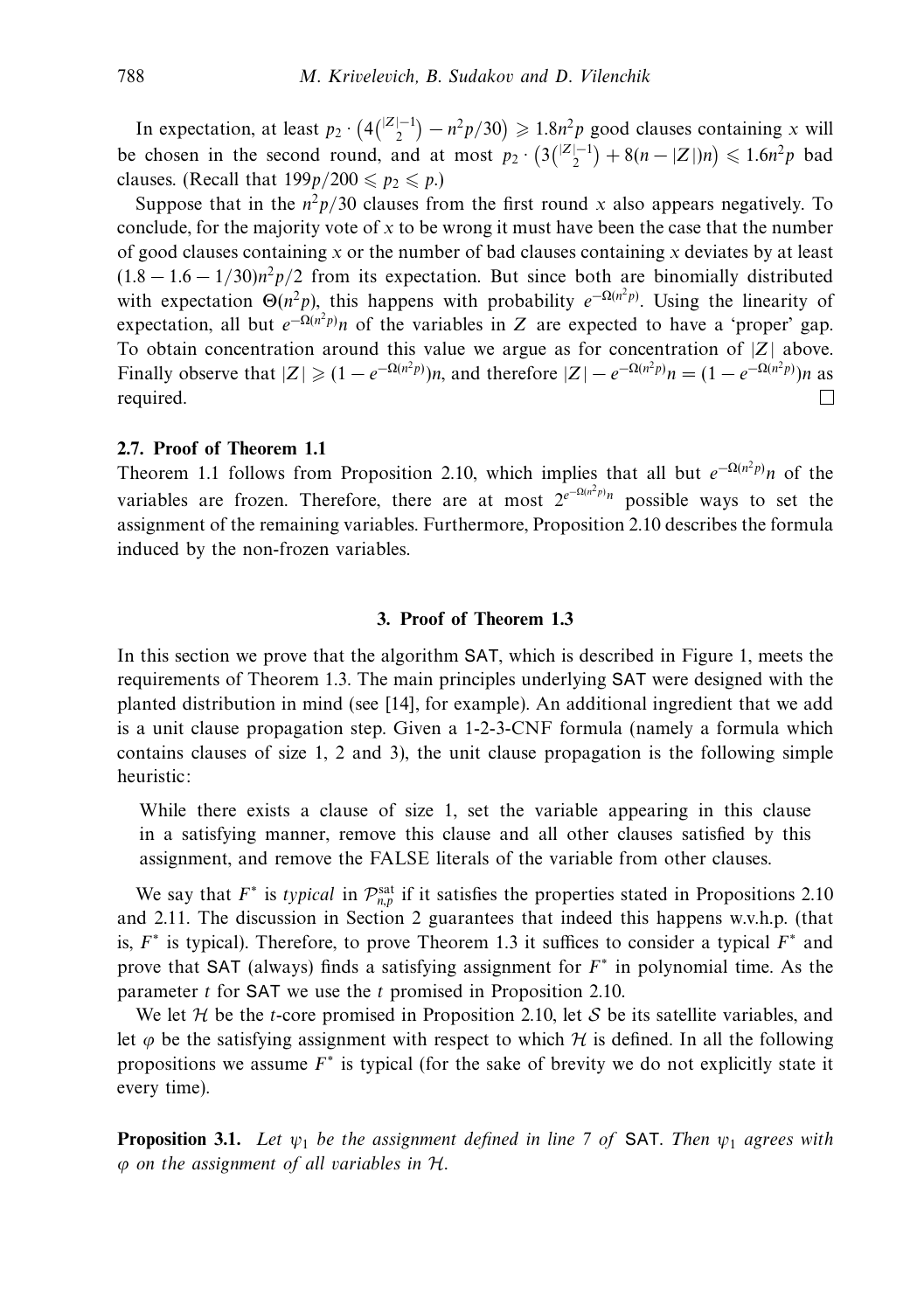$SAT(F, t)$ *Step 1:* Majority vote 1.  $\pi_1 \leftarrow$  majority vote over *F*. *Step 2: Reassignment* 2. **for**  $i = 1$  **to**  $\log n$ 3. **for all** variables *x* 4. **if** *x* supports fewer than 2*t/*3 clauses with respect to  $\pi_i$  then  $\pi_{i+1} \leftarrow \pi_i$  with *x* flipped. 5. **end for.** 6. **end for.** *Step 3: Unassignment* 7. set  $\psi_1 = \pi_{\log n}$ ,  $i = 1$ . 8. **while**  $\exists x$  s.t. *x* supports fewer than *t* clauses with respect to  $\psi_i$ 9. set  $\psi_{i+1} \leftarrow \psi_i$  with *x* unassigned. 10.  $i \leftarrow i + 1$ . 11. **end while.** *Step 4: Unit clause propagation* 12. Let *ξ* be the final partial assignment obtained at Step 3. 13. Remove all clauses which are satisfied by *ξ*, and all FALSE literals from the remaining clauses. 14. Run the unit clause propagation algorithm on the resulting instance. *Step 5: Exhaustive search* 15. Let  $F'$  be the formula remaining after the unit clause propagation of Step 4 terminates. 16. If some connected component of  $F'$  has more than  $\log n$  variables, fail. 17. Exhaustively search and satisfy *F'*, component by component.

Figure 1. The algorithm SAT.

**Proof.** Let  $B_i$  be the set of core variables whose assignment in  $\pi_i$  disagrees with  $\varphi$  at the beginning of the *i*th iteration of the main for-loop: line 2 in SAT. It suffices to prove that  $|B_{i+1}| \leq |B_i|/2$  (if this is true, then after  $\log n$  iterations  $B_{\log n} = \emptyset$ ). Observe that by Proposition 2.11,  $|B_0| \le n/10^7$  (as the majority vote error-rate  $e^{-\Omega(n^2 p)}$  can be made arbitrarily small). By contradiction, assume that not in every iteration  $|B_{i+1}| \leq |B_i|/2$ , and let *j* be the first iteration violating this inequality. Consider a variable  $x \in B_{j+1}$ . If also  $x \in B_i$ , this means that *x*'s assignment was not flipped in the *j*th iteration, and therefore *x* supports at least  $2t/3$  clauses with respect to  $\pi_i$ . Since H is  $t/3$ -self-contained, at least  $2t/3 - t/3 = t/3$  of these clauses contain only core variables. Since the literal of *x* is true in all these clauses, but in fact should be false under  $\varphi$ , each such clause must contain another variable on which  $\varphi$  and  $\pi_j$  disagree, that is, another variable from  $B_j$ . If  $x \notin B_j$ , this means that *x*'s assignment was flipped in the *j*th iteration. This is because *x* supports fewer than  $2t/3$  clauses with respect to  $\pi_i$ . Since *x* supports at least *t* clauses with respect to  $\varphi$  (*t*-expanding property of the core), it must be that in at least  $t - 2t/3 = t/3$  of them, the literal of some other core variable evaluates to TRUE (not FALSE as it should be in  $\varphi$ ). Let  $B'_{j+1}$  be the first (lexicographically)  $n/10^7$  variables of  $B_{j+1}$  (or  $B'_{j+1} = B_{j+1}$  in case  $B_{j+1}$  contains fewer than  $n/10^7$  variables). Observe that in case we trim  $B_{j+1}$  it still holds that  $|B'_{j+1}| \geq |B_j|/2$  since  $|B_j| \leq n/10^7$  ( $B_0$  is already so small, and by our assumption the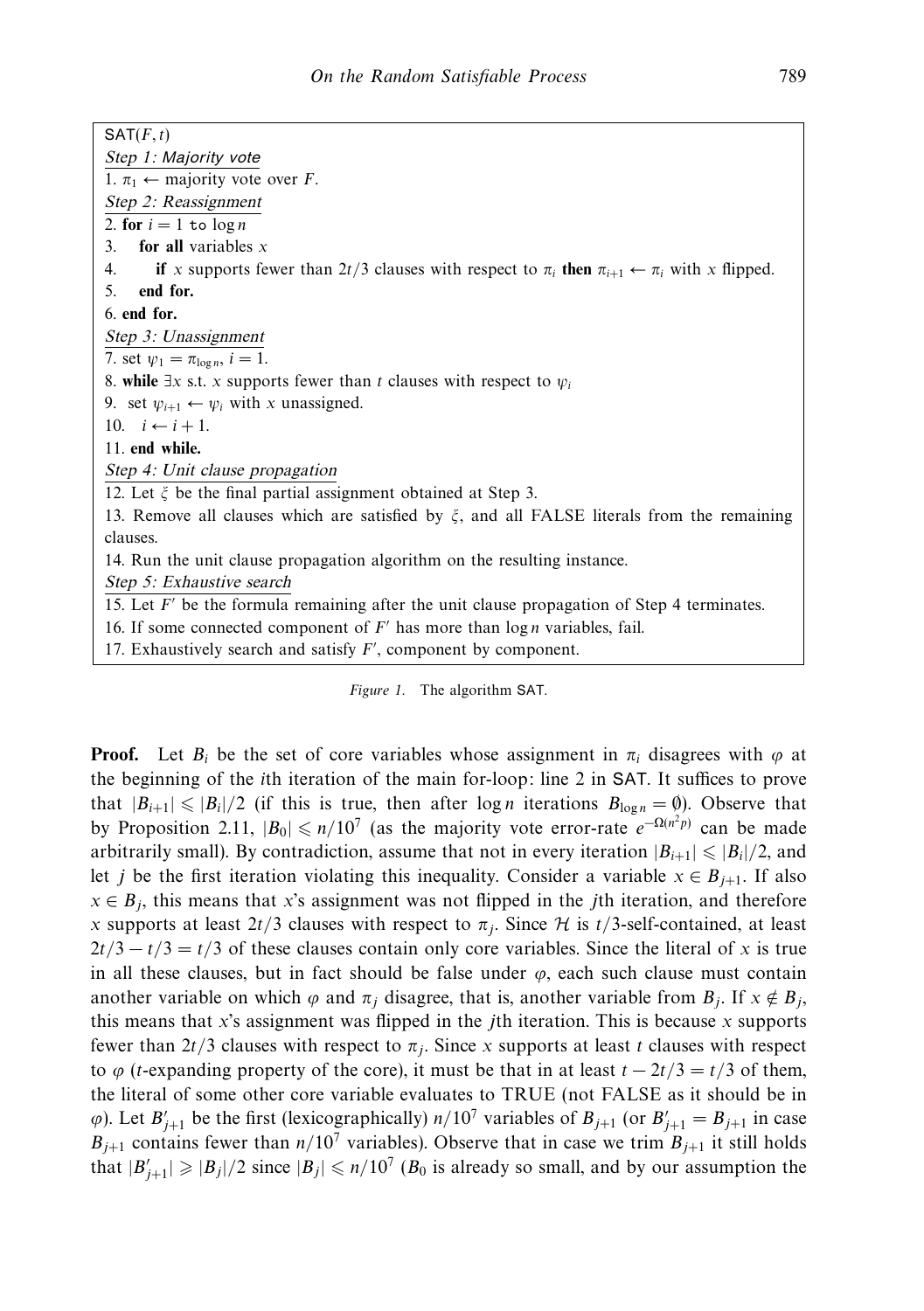sets  $B_1, B_2, \ldots, B_j$  only decrease in size). Define  $U = B_j \cup B'_{j+1}$ . There are at least  $t/3 \cdot |B'_{j+1}|$ clauses containing at least two variables from *U* (every clause is counted exactly once as the supporter of a clause is unique). Using our assumption,  $|B'_{j+1}| \geq |B_j|/2$ , we obtain  $|U| = |B_j \cup B'_{j+1}| \leqslant |B_j| + |B'_{j+1}| \leqslant 3|B'_{j+1}|$ , therefore  $t/3 \cdot |B'_{j+1}| \geqslant (|U|/3) \cdot t/3 = (t/9)|U|$ . Finally,

- $\bullet$   $|B'_{j+1}| \leqslant n/10^7$ ,
- $|U| \leqslant 3|B'_{j+1}| \leqslant 3n/10^7 \leqslant n/10^6,$
- there are *t*|*U*|*/*9 clauses containing two variables from *U*.

The last two items contradict the *t/*10-proportionality of *F*∗.

**Proposition 3.2.** Let *ξ* be the partial assignment defined in line 12 of SAT. Then all assigned variables in *ξ* are assigned according to *ϕ*, and all the variables in H are assigned.

**Proof.** By Proposition 3.1,  $\psi_1$  coincides with  $\varphi$  (the satisfying assignment with respect to which  $H$  is defined) on  $H$ . Furthermore, by the definition of *t*-core, every core variable supports at least *t* clauses with respect to  $\varphi$ , and also with respect to  $\psi_1$  (the assignment at hand before the unassignment step begins). Hence all core variables survive the first round of unassignment. By induction it follows that the core variables survive all rounds. Now suppose by contradiction that not all assigned variables are assigned according to *ϕ* when the unassignment step ends. Let *U* be the set of variables that remain assigned when the unassignment step ends, and whose assignment disagrees with  $\varphi$ . Every  $x \in U$ supports at least *t* clauses with respect to *ξ* (the partial assignment defined in line 12 of SAT), but each such clause must contain another variable on which *ξ* and *ϕ* disagree (since  $\varphi$  satisfies this clause). Thus, we have  $t \cdot |U|$  clauses each containing at least two variables from *U* (again no clause is counted twice as the support of a clause is unique). Since  $U \cap \mathcal{H} = \emptyset$  (by the first part of this argument) and  $|\mathcal{H}| \geq (1 - e^{-\Omega(n^2 p)})n$ , it follows that  $|U| \le e^{-\Omega(n^2 p)} n < n/10^6$ , contradicting the *t*/10-proportionality of  $F^*$ .  $\Box$ 

**Proposition 3.3.** By the end of the unit clause propagation step, all the variables which get assigned are assigned according to *ϕ*; furthermore, the set of satellite variables S is assigned.

**Proof.** The proof is by induction on the iterations of the unit clause propagation. The base case consists of clauses of the form  $(x \vee \ell_z \vee \ell_y)$  where  $\ell_z, \ell_y$  are FALSE literals under *ξ* and *x* is unassigned. By the previous proposition, *ξ* can be extended to a satisfying assignment of *F*, but every such extension must set  $x = TRUE$ . This is exactly what the unit clause propagation does. The step of the induction is proved similarly to the base case.

Now to the satellite variables. The previous proposition gives that  $H$  remains assigned according to *ϕ*. By the definition of satellite variables, S will be set in the unit clause propagation (the *i*-satellite variables will be set in iteration *i* of the unit clause propagation).  $\Box$ 

**Proposition 3.4.** The exhaustive search, Step 5 of SAT, completes in polynomial time with a satisfying assignment of *F*<sup>∗</sup>.

 $\Box$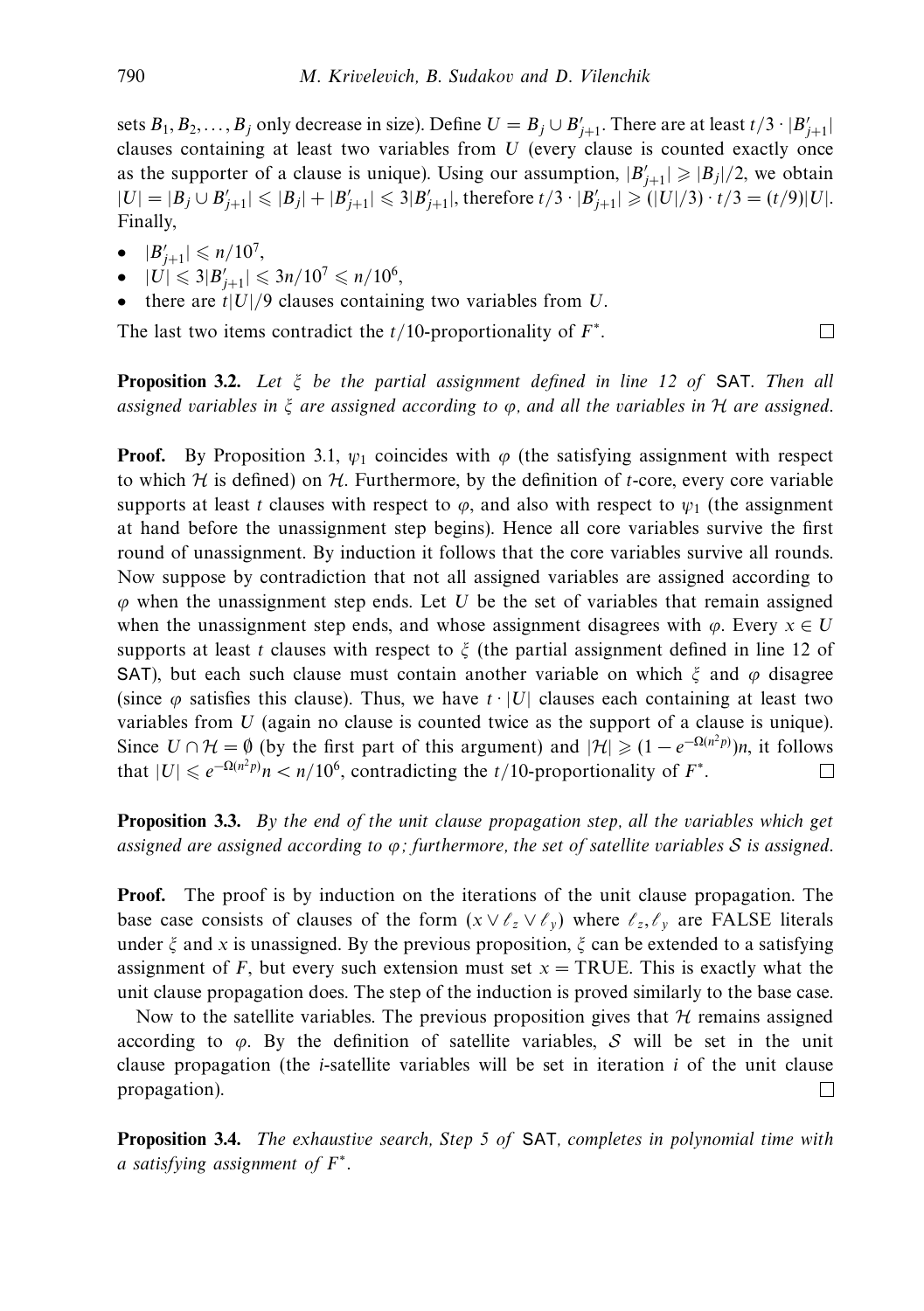**Proof.** By Proposition 3.3, the partial assignment at the beginning of the exhaustive search step is partial to the satisfying assignment  $\varphi$  of the entire formula. Therefore the exhaustive search will succeed. Further, observe that the unassigned variables are outside <sup>H</sup> <sup>∪</sup> <sup>S</sup>. *<sup>F</sup>*<sup>∗</sup> is assumed to be typical (specifically, it satisfies the properties stated in Proposition 2.10) and this guarantees that the algorithm will not fail in line 16. This also guarantees that the running time of the exhaustive search will be at most polynomial. П

Theorem 1.3 follows.

#### **4. Proof of Proposition 2.7**

Let *F* be the random  $\mathcal{P}_{n,p}$  instance, and let  $F^*$  be its satisfiable part. We divide the process of generating *F* into two steps, as in the proof of Proposition 2.11. In the first round go over the  $M = 8\binom{n}{3}$  clauses and toss a coin with success probability  $p_1 = p/2$ . Take the clauses that were chosen and put them first ordered at random. In the second round, every clause that was not chosen is included with probability  $p_2$ , where  $p_2$  satisfies  $p_1 + (1 - p_1)p_2 = p$ ; then the included clauses are ordered at random and concatenated after the first part. Observe that this distribution is identical to  $\mathcal{P}_{n,p}^{\text{sat}}$  as explained before.

Let *t* be such that *F* (and hence also  $F_1$ ) is w.v.h.p. *t*-proportional (we can choose  $t = n^2 p/5500$  as asserted in Proposition 2.3). Also take  $n^2 p$  sufficiently large so that  $F^*$ is w.v.h.p. *n/*106-concentrated (as required by Proposition 2.7, and as promised to be the case w.v.h.p. by Proposition 2.5).

Fix  $\psi$  to be some assignment (not necessarily a satisfying assignment of  $F^*$ ), and let  $B_{\psi}$ be a random variable counting the number of variables whose support in  $F_1$  with respect to *ψ* is smaller than 502*t*. Fix some variable *x*, and without loss of generality assume *x* is TRUE in  $\psi$ . There are  $\binom{n-1}{2}$  clauses that *x* supports with respect to  $\psi$ , each included with probability  $p_1$ . Therefore, in expectation *x* supports at least  $n^2 p_1/3 = n^2 p/6$  clauses. Since the support of  $x$  is distributed binomially, the probability that  $x$  supports fewer than *t* clauses in  $F_1$  with respect to  $\psi$  is at most  $e^{-n^2 p/50}$  (say, use the Chernoff bound). Finally observe that the set of clauses that *x* supports is disjoint from the set of clauses that  $y \neq x$  supports. Therefore, the probability that there are at least  $n/10^7$  such variables is at most  $\binom{n}{n/10^7}e^{-(n^2p/50)\cdot(n/10^7)} < 3^{-n}$  for sufficiently large  $n^2p$ . Hence w.v.h.p. no such  $\psi$ exists (taking the union bound over all possible assignments).

In particular, w.v.h.p. every  $\psi$  that satisfies  $F_1^*$  has the desired property. Let now  $\psi$  be a satisfying assignment of  $F_1^*$  such that  $B_\psi \leq n/10^7$ , and consider the following procedure which, as we shall prove, produces a large  $500t$ -expanding set *Z* in  $F_1^*$  (and therefore also in  $F^*$  which contains  $F_1^*$ ). When using the notation  $F[A]$  for a formula  $F$  and a set of variables *A*, we mean all clauses in *F* in which all three variables belong to *A*.

Clearly, *Z* is 500*t*-expanding in *F*<sup>1</sup> (by the construction). It remains to show that *Z* is large. By our assumption on  $B_{\nu}$ , step 1 removes at most  $n/10^7$  variables; let *A* be those variables. It remains to prove that in the iterative step not too many variables were removed. Suppose by contradiction that in the iterative step more than  $n/10^7$  variables were removed, and consider iteration  $j = n/10^7$  and the set  $W = \{a_1, \ldots, a_i\}$  ( $a_i \in W$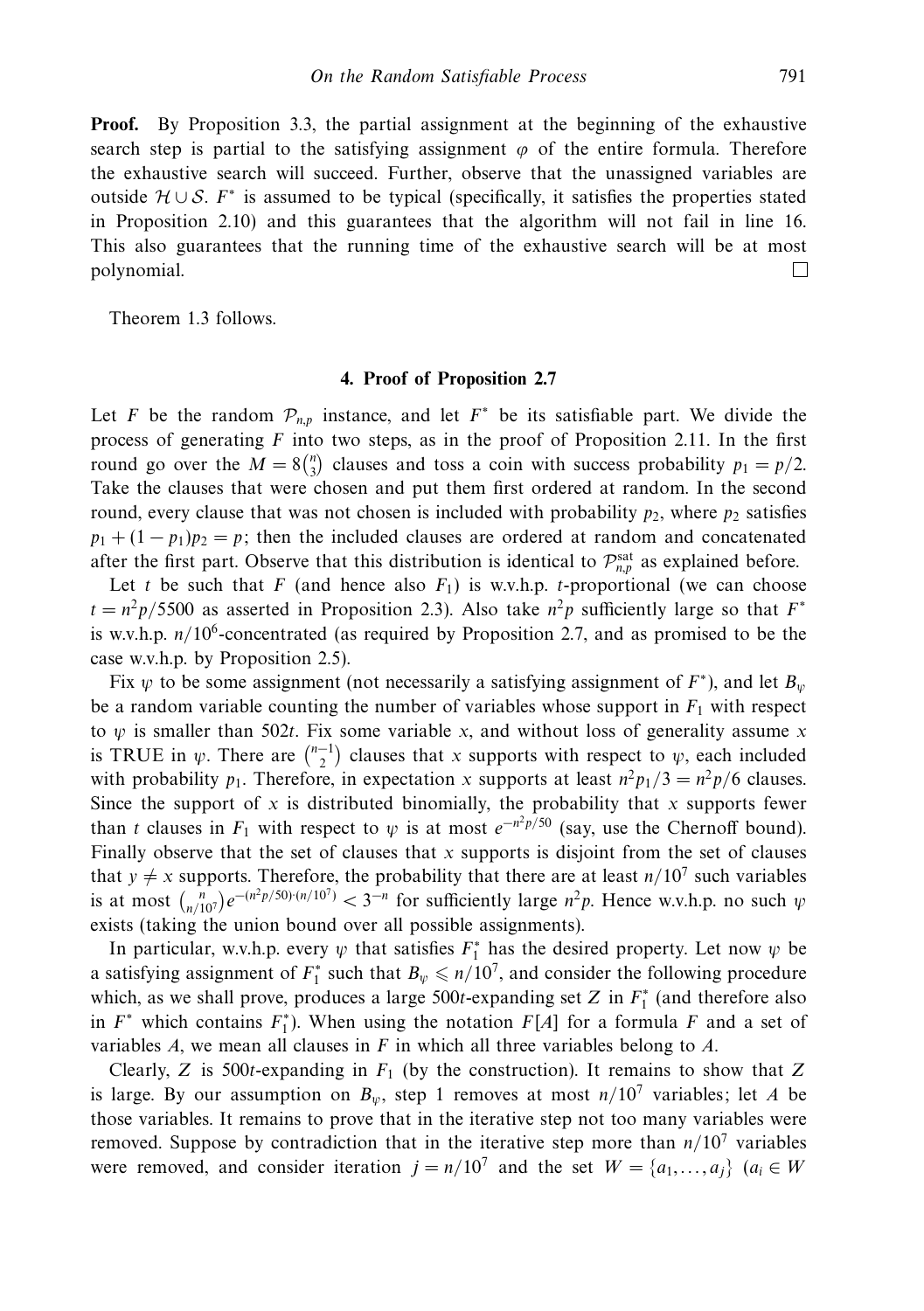1. set  $Z_0 = V \setminus \{x \in V : x \text{ supports fewer than 502}t \text{ clauses in } F_1^* \text{ with respect to } \psi\}; i = 0.$ 2. **while** there exists a variable  $a_i \in Z_i$  that supports fewer than 500t clauses in  $F_1[Z_i]$ **do**  $Z_{i+1} = Z_i \setminus \{a_i\}; i \leftarrow i+1.$ 3. let  $a_r$  be the last variable removed in step 2. Define  $Z = Z_{r+1}$ .

Figure 2. Building a *t*-expanding set.

is defined in line 2 of Figure 2). Every  $a_i \in W$  appears in more than  $502t - 500t = 2t$ clauses in which at least another variable belongs to  $U = W \cup A$  (by the choice of  $Z_0$ ) and the condition in line 2 that caused  $a_i$  to be removed). Therefore, by iteration  $n/10^7$ , the set *U* contains at most  $n/10^7 + n/10^7 \le n/10^6$  variables, and there are more than  $2t \cdot |W| \ge 2t \cdot |U|/2 = t|U|$  clauses containing at least two variables from *U* (no clause is counted twice as the support of a clause is unique;  $|W| \ge |U|/2$  by our assumption on the size of *A* and by the choice of  $j = n/10^7$ . This contradicts the *t*-proportionality of  $F_1$ . To conclude,  $|Z|$  ≥  $(1 - 10^{-6})n$  ≥ 0.99*n*.

It follows that w.v.h.p. for every satisfying assignment  $\psi$  of  $F_1^*$  there exists a 500*t*expanding set *Z* of variables of cardinality  $|Z| \ge 0.99n$ . Without loss of generality we can assume *Z* is of maximal size.

Observe that *Z* and  $F_1^*$  satisfy the conditions of Proposition 2.6 (that is,  $\psi$  is a satisfying assignment,  $F_1^*$  is *t*-proportional and  $n/10^6$ -concentrated) and therefore *Z* is frozen in *F*<sup>∗</sup>; without loss of generality assume that all variables in *Z* froze to TRUE. Since all variables of *Z* are frozen in  $F_1^*$ , we can take the same *Z* for every satisfying assignment  $\psi$  of  $F_1^*$ .

So let *Z* be as above,  $|Z| \ge 0.99n$ . Now we consider the second round of coin tosses; call the chosen clauses  $F_2$ . We prove that after adding them, with probability  $1 - o(2^{-n})$ *Z* extends to a *t*-expanding set *Z*<sup>'</sup>, *Z*  $\subseteq$  *Z*<sup>'</sup>, of the required size ( $|Z'| \geq (1 - e^{-\Omega(n^2 p)})n$ ). Fix some variable  $x \notin Z$  and observe that *x* supports  $\binom{|Z|}{2}$  clauses, where *x* appears without negation and the other two variables are in *Z* and appear as negated. Since  $x \notin Z$ , we know by the maximality of *Z* that in the first iteration at most 500*t* such clauses were included. In expectation,  $F_2$  contains at least  $p_2\left(\binom{|Z|}{2} - 500t\right) \geq n^2p/5 \geq 1000t$  such clauses (this is due to  $p_2 \geq p/2$ ). If indeed at least 500*t* clauses are included then  $Z \cup \{x\}$ is a 500*t*-expanding set. The probability that fewer than 500*t* of them were included is  $e^{-\Omega(n^2 p)}$  (again, the Chernoff bound). We can argue similarly about the number of clauses in  $F_2$ , containing *x* and two variables from *Z*, where all three variables appear as negated.

Call a variable *x* good if it participates in at least 500t clauses in  $F_2$  where the other two variables are from *Z* and are negated and *x* is not negated, and is also in at least 500t clauses in  $F_2$  where the other two variables are from Z and all three variables are negated; otherwise *x* is called bad. Observe that for every good *x*, for every satisfying assignment  $\psi$  of  $F_1^* \cup F_2^*$ , we can add *x* to *Z*, regardless of whether  $\psi$  sets *x* to TRUE or FALSE. The above argument shows that the expected number of bad variables is  $e^{-\Omega(n^2 p)}$ n. Applying standard concentration techniques, we can derive that w.v.h.p. the number of bad variables is w.v.h.p.  $e^{-\Omega(n^2 p)}n$  as well (the events ' $x_i$  is bad' and ' $x_j$  is bad' are independent since they involve disjoint sets of clauses).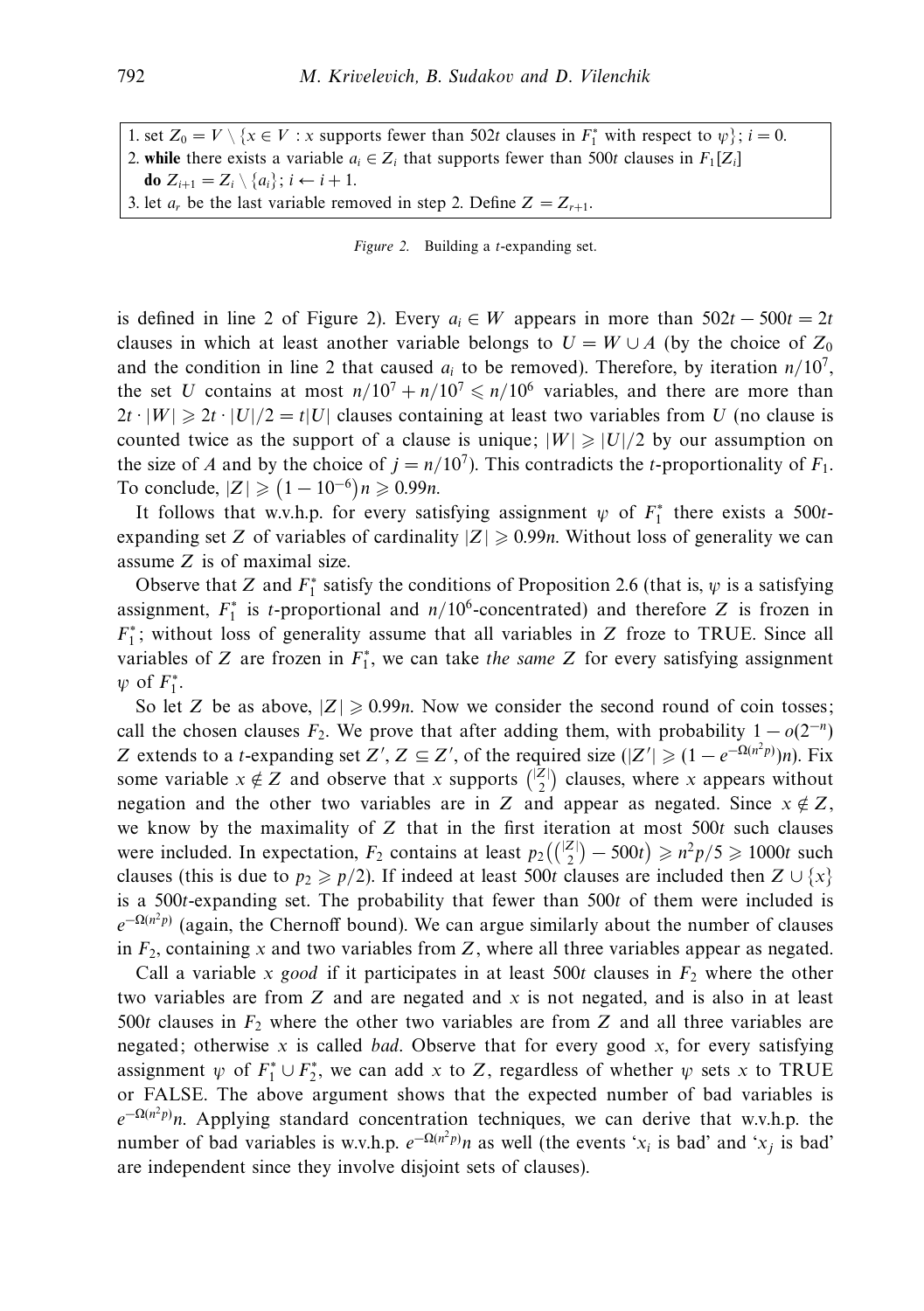1. set  $H_0 = Z$  and  $i = 0$ . 2. **while** there exists a variable  $a_i \in H_i$  such that:  $a_i$  appears in more than  $t/11$  clauses in  $F \setminus F[H_i]$ , or, •  $a_i$  supports fewer than  $10t/11$  clauses in  $F[H_i]$ , **do**  $H_{i+1} = H_i \setminus \{a_i\}.$ 3. let  $a_r$  be the last variable removed in step 2. Define  $\mathcal{H} = H_{r+1}$ .

Figure 3. Building a *t*-core.

So we have proved that w.v.h.p. there exists a 500*t*-expanding set *Z* (which contains *Z*) and  $|Z'| = |Z| + (1 - e^{-\Omega(n^2 p)}) |V \setminus Z| \geq (1 - e^{-\Omega(n^2 p)}) |V|.$ 

In conclusion, we have shown that there exists a 500*t*-expanding set  $Z'$  in  $F^*$  of cardinality  $|Z'| = (1 - e^{-\Omega(n^2 p)})n$  with respect to  $\psi$ , where  $\psi$  is some satisfying assignment of *F*<sup>∗</sup> (in fact this is true with respect to all satisfying assignments of *F*<sup>∗</sup> by the frozenness property). Scaling everything down (setting  $t' = 500t$ ), Z' is  $t'$ -expanding and (at least) *t /*500-proportional. This completes the proof of the proposition.

**Remark 6.** Note that here we proved  $t'/500$ -proportionality, which is stronger than we are required to prove (*t /*10-proportionality). In general, we prefer a clear and brief presentation over optimizing the constants in the proofs. Later we will use this slackness in other proofs that rely on this one.

# **4.1. Proof of Proposition 2.9**

Let *Z* be the *t*-expanding set promised by Proposition 2.7. Consider the procedure in Figure 3, which will produce a *t*'-core (for  $t' = 10t/11$ ). Recall that by using the notation *F*[*A*] for formula *F* and set of variables *A*, we mean all clauses in *F* in which all three variables belong to *A*.

First let us explain why indeed  $H$  is a *t*'-core. By its construction  $H$  is 10*t*/11-expanding (or *t*'-expanding). Further,  $H$  is  $t/11$ -self-contained, or  $t'/10$ -self-contained (which also implies  $t'/3$ -self-contained as  $1/3 > 1/10$ ).

**Remark 7.** By the definition of a core we are required to prove only that it is  $t'/3$ -selfcontained, but we shall need this slackness in the proof of Proposition 2.10.

It remains to prove that  $|\mathcal{H}| \geq (1 - e^{-\Omega(n^2 p)})n$ . By Proposition 2.7,  $|H_0| \geq (1 - e^{-n^2 p/c_1})n$ for some constant  $c_1 > 0$  independent of *n*, *p*. Let  $A = V \setminus H_0$ , and note that  $|A| \leq e^{-n^2 p/c_1} n$ . Suppose that the iterative procedure (line 2) removed more than  $e^{-n^2 p/c_1} n$  variables. Consider iteration  $j = e^{-n^2 p/c_1} n$  and the set  $W = \{a_1, \ldots, a_j\}$   $(a_i \in W$  is defined in line 2 of Figure 3). Define  $U = W \cup A$ . One possibility for the removal of  $a_i$  is that it appears in at least *t/*11 clauses in which at least another variable belongs to *U*. Another is that  $a_i$  supports fewer than  $10t/11$  clauses with respect to  $F[H_i]$ . In the latter case  $a_i$  must support at least  $t - 10t/11 = t/11$  clauses in  $F \setminus F[H_i]$  (by the choice of  $a_i \in Z$ ). In any case *ai* appears in at least *t/*11 clauses with at least another variable from *U*. Therefore, by iteration *j*, there exists a set *U* containing at most  $2e^{-n^2p/c_1}n \ll n/10^6$  variables, and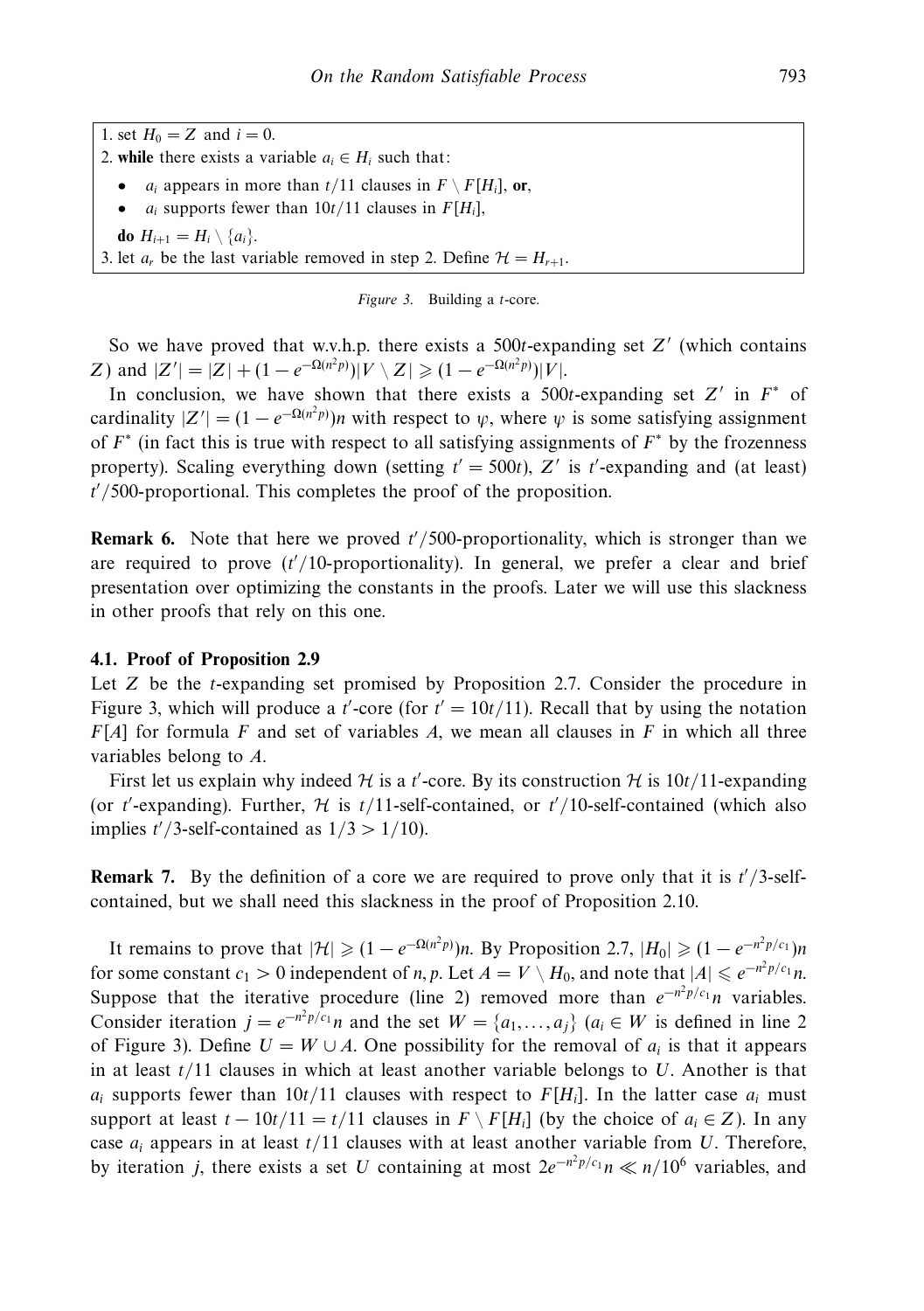there are at least  $(t/33) \cdot |W| \ge (t/33) \cdot (|U|/2) = t|U|/66$  clauses containing at least two variables from it (we divide *t/*11 by 3 as a clause could have been counted three times). This, however, contradicts the *t/*500-proportionality of *F* (recall that in Proposition 2.7, when proving the existence of a *t*-expanding set *Z*, we actually proved that *F* is  $t/500$ proportional: see Remark 6).

Finally, the core variables are frozen as they are a subset of *Z*, and *Z* – the *t*-expanding set – is frozen (by Proposition 2.6).

### **5. Proof of Proposition 2.10**

Let *F* be the random  $\mathcal{P}_{n,p}$  instance,  $F^*$  its satisfiable part. We divide the process of generating  $F$  into two steps, as in the proof of Proposition 2.11. In the first round go over the  $M = 8\binom{n}{3}$  clauses and toss a coin with success probability  $p_1 = p/2$ . Take the clauses that were chosen and put them first. In the second round, every clause that was not chosen is included with probability  $p_2$ , where  $p_2$  satisfies  $p_1 + (1 - p_1)p_2 = p$ . Let  $F_1^*$ be the part of  $F^*$  that corresponds to the first iteration  $(F_1^*)$  is distributed according to  $\mathcal{P}_{n,p_1}^{\text{sat}}$ ). Let  $F_2$  be the clauses that were chosen in the second round. Also, we say that a formula *F* is bounded if no variable appears in more than *n* clauses.

By Proposition 2.9, if we take  $n^2p$  to be sufficiently large, then  $F_1^*$  has w.v.h.p. a *t*-core H with respect to to a satisfying assignment  $\psi$  with the following properties (the last property did not appear in Proposition 2.9; we justify it immediately after):

- $F_1$  is  $t/500$ -proportional (Remark 6),
- H is *t/*10-self-contained and not only *t/*3-self-contained (Remark 7),
- |*H*| ≥ (1 − *e*<sup>-Ω(*n*<sup>2</sup>*p*)</sup>)*n*,
- $H$  is frozen,
- $F_1^*$  is bounded.

In  $F_1$  every variable is expected to appear in  $O(n^2p)$  clauses, and we may assume that  $n^2p = O(n^{1/2})$  (if not, then, in particular, w.v.h.p.  $\mathcal{H} = V$  and the entire discussion in this section is unnecessary). Standard calculations then show that w.v.h.p. no variable appears in more than *n* clauses of  $F_1$ .

We now discuss what happens to  $H$  in the second round, that is, when adding  $F_2$ . We will be interested in large connected components of  $F_1$  whose vertices are not in  $H$ (Proposition 5.3), and also in vertices that may leave  $H$  due to  $F_2$  (Propositions 5.1 and 5.2). The key to understanding the transformation that  $H$  and the connected components undergo lies in the notion of satellite variables.

**Proposition 5.1.** There exists w.v.h.p. a satisfying assignment  $\psi$  of  $F^*$  and a set  $\mathcal{H}' \subseteq \mathcal{H}$  of variables which is a t/2-core of  $F^*$  with respect to  $\psi$ , with  $|\mathcal{H}'| \geqslant (1 - e^{-\Omega(n^2 p)})n$ .

**Proof.** We call a variable  $x \in \mathcal{H}$  dirty if in  $F_2$  there exists a clause C containing x and some variable not in  $H$ . Let  $D$  be the set of dirty variables. For a specific  $x$ , there are  $e^{-\Omega(n^2 p)}n^2$  clauses such that, if chosen to  $F_2$ , will make *x* dirty. The probability that any of them appears is at most  $p_2 \cdot e^{-\Omega(n^2 p)} n^2 = e^{-\Omega(n^2 p)}$  (since  $e^{-\Omega(n^2 p)}$  is much smaller than  $n^2 p_2$ )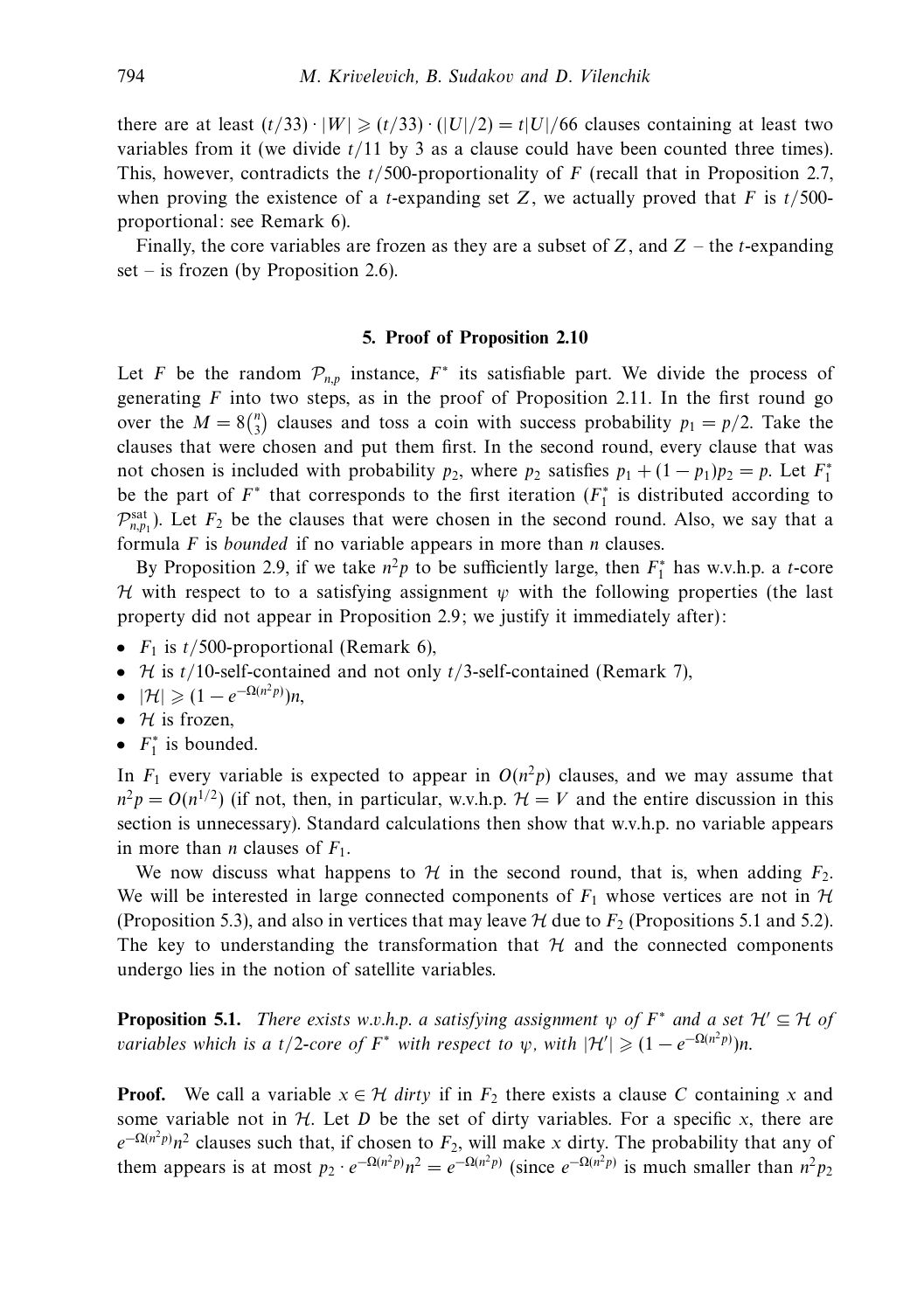for sufficiently large *p*). Linearity of expectation gives  $E[|D|] = e^{-\Omega(n^2 p)}n$ . Also observe that *D* satisfies the Lipschitz condition with difference 3 (as every new clause can affect 3 new variables). Therefore concentration is also obtained. Let us assume from now on that indeed  $|D| = e^{-\Omega(n^2 p)}n$ .

Consider *H* after scanning  $F_2$  (to complete  $F^*$ ) and set  $H_0 = H \setminus D, i = 0$ . In a very similar way to the procedure in Figure 3, consider the following iterative procedure:

While there exists  $x \in H_i$  such that x supports fewer than  $t/2$  clauses in  $F[H_i]$  with respect to  $\psi$ , or appears in more than  $t/6$  clauses where some variable belongs to  $V \setminus \mathcal{H}_i$ , define  $\mathcal{H}_{i+1} = \mathcal{H}_i \setminus \{x\}, i = i + 1$ .

Set  $\ell = e^{-cn^2 p}n$ , where *c* is some constant satisfying  $|D| \leq e^{-cn^2 p}n$ . Suppose that the iterative process reached iteration  $\ell$ , and let  $W_{\ell}$  be the set of variables that were removed in iterations 1... $\ell$ , let  $U = W_{\ell} \cup D$ , and observe that  $|W_{\ell}| \geq |U|/2$  by our choice of *c*. Take  $x \in W_\ell$ , if x was removed in iteration *i*, because it appeared in more than  $t/6$  clauses where some variable belongs to  $V \setminus H_i$ . Then, since x was part of H to begin with, and H was  $t/10$ -self-contained, *x* must appear in at least  $t/6 - t/10 = t/15$  clauses in which at least another variable belongs to *U*. If *x* was removed because it supports fewer than *t/*2 clauses in  $F[\mathcal{H}_i]$ , then *x* was again part of  $\mathcal{H}$ , and therefore it supports at least *t* clauses in *F*[ $H$ ], and hence it must support (and, in particular, appear in) at least  $t - t/2 = t/2$ clauses in which some variable belongs to *U*. At any rate, every  $x \in W_\ell$  appears in at least *t/*15 clauses in which at least another variable belongs to *U*. Finally,

- there are  $t|W_{\ell}|/15 \cdot 1/3 \ge t|U|/90$  clauses containing at least two variables from *U* (we divide by 3 as every clause might have been over-counted up to 3 times, and we use the fact that  $|W_{\ell}| \geq |U|/2$ ),
- $|U| = |D| + |W_{\ell}| = e^{-\Omega(n^2 p)} n < n/10^6$  (we used our estimate on |D|, and the fact that we look at the iterative process until iteration  $\ell$ , therefore  $|W| \leq \ell = e^{-\Omega(n^2 p)}n$ ).

Combining these two facts contradicts the *t/*250-proportionality of *F*<sup>∗</sup>, which holds w.v.h.p..  $(F_1$  is w.v.h.p.  $t/500$ -proportional, and so is  $F_2$ , as they are almost identically distributed, and there is enough slackness in the choice of constants to accommodate this difference. Hence  $F = F_1 \cup F_2$  is w.v.h.p. *t*/250-proportional, and  $F^*$  is too.) Therefore, if we let *W* denote the set of variables that were removed in the iterative step, in all iterations, then w.v.h.p.  $|W| \le \ell$ . Now set  $t' = t/2$ , and let  $\mathcal{H}' = \mathcal{H} \setminus \{D \cup W\}$ . We have shown that the set  $\mathcal{H}'$  is a *t*'-core of the required size. Further,  $F^*$  is (at least)  $t'/10$ -proportional, as required by Proposition 2.10.

Finally observe that H is frozen and hence  $\mathcal{H}' \subseteq \mathcal{H}$  is frozen too. Therefore, although  $\mathcal{H}'$  is defined with respect to  $\psi$ , it will be a core of  $F^*$  regardless of which satisfying assignments survive at the end (as it will be a core with respect to all  $F^*$ 's satisfying assignments, and at least one is guaranteed to survive).  $\Box$ 

**Proposition 5.2.** Let S' be the satellite variables of  $\mathcal{H}'$ . If  $F^*$  is  $t/10$ -proportional then  $\mathcal{H} \setminus \mathcal{H}' \subseteq \mathcal{S}'.$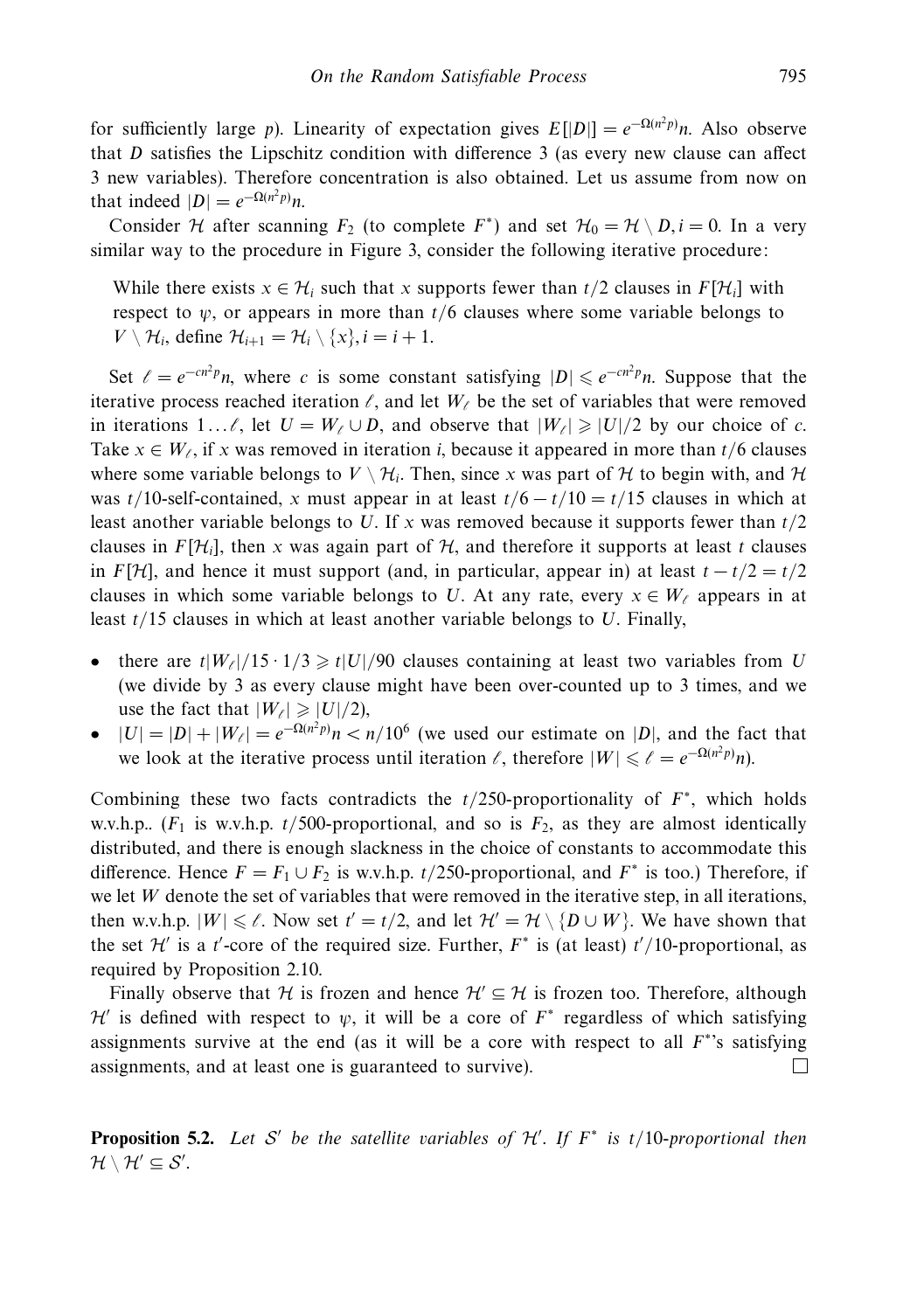**Proof.** Let  $A = \mathcal{H} \setminus \mathcal{H}'$ . Let S' be all the satellite variables of  $\mathcal{H}'$ , and by contradiction assume that the set  $B = A \setminus S'$  is non-empty. Every *x* in *B* belongs to *H* and therefore supports at least *t* clauses where the other two variables appear in  $H$ . Observe that in none of these *t* clauses are the other two variables in  $\mathcal{H}' \cup \mathcal{S}'$  (as otherwise *x* is in  $\mathcal{S}'$ ). Therefore we have found a set *B*,  $|B| = e^{-\Omega(n^2 p)} n \le n/10^6$ , for which there are at least *t*|*B*| clauses containing two variables from *B*. This contradicts the *t/*10-proportionality of *F*∗.  $\Box$ 

In the proof of Proposition 2.10 we consider two 'types' of satellite variables. The first type, which we just met, are the variables in  $\mathcal{H} \setminus \mathcal{H}'$ . The second type, which we will make use of in the proof of Proposition 5.3 ahead, are satellite variables of  $H$  whose 'job' is to shatter the large connected components in the formula induced by variables not in  $H$ (when exposing the second part of *F*). In some sense these two types represent competing processes. The one is variables leaving  $H$ , but still remaining satellite variables; the other is new variables attaching to  $H$  as satellite variables.

Recall our notation  $F_{\text{out}}(A, \varphi)$  (*A* a set of variables,  $\varphi$  an assignment), which stands for the subformula of *F* which is the outcome of the following procedure. Set the variables in *A* according to  $\varphi$  and simplify *F* (by simplify we mean remove every clause that contains a TRUE literal, and remove FALSE literals from the other clauses). The connected components of a formula *F* are the subformulas  $F[C_1], \ldots, F[C_k]$ , where  $C_1, C_2, \ldots, C_k$ are the connected components in the graph  $G_F$  induced by *F* (the vertices of  $G_F$  are the variables, and two variables are connected by an edge if there exists some clause containing them both).

**Proposition 5.3.** Let  $H$  be a *t*-core of  $F_1^*$ , let S be the set of all satellite variables of  $H$ in  $F^*$ , and let  $\psi$  be a satisfying assignment of  $F^*$ . Then the largest connected component in  $F_{\text{out}}^*[\mathcal{H}\cup\mathcal{S},\psi]$  is w.v.h.p. of size at most  $\log n$ .

First let us show why Proportion 5.3 completes the proof of Proposition 2.10. Take  $\mathcal{H}'$ for the core to be given by Proposition 2.10, and denote by  $S'$  its satellite variables. Observe that (under the assumption of proportionality and by Proposition 5.2)  $\mathcal{H} \subseteq \mathcal{H}' \cup \mathcal{S}'$ . Hence, by the definition of satellite variables  $\mathcal{H} \cup \mathcal{S} \subseteq \mathcal{H}' \cup \mathcal{S}'$ . Also recall that if  $\mathcal{H}'$  is frozen, then by definition  $\mathcal{H}' \cup \mathcal{S}'$  is too.

### **5.1. Proof of Proposition 5.3**

Let us refine the process of generating *F*. First we generate  $F_1$  (and  $F_1^*$ ), and fix  $H_1$ according to  $F_1^*$ . Then in the second round  $(F_2)$  first toss the coins of clauses C such that at most one literal in *C* belongs to  $H$ , and call  $J \subseteq F_2$  the set of clauses that were chosen. Finally, toss the coins of the other clauses (the ones that were not picked in the first step and contain at least two variables from  $H$ ), and call  $K \subseteq F_2$  the set of clauses that were chosen. In this new terminology  $F = F_1 \cup J \cup K$ , and set  $F' = F_1 \cup J$ . To prove Proposition 5.3 it suffices to consider only trees of size  $\log n$  in *F'*. This is because: (a) every connected component of size at least log *n* contains a tree of size log *n*, and (b) only the clauses of *F'* may contribute edges to the connected components of  $F^*_{\text{out}}[\mathcal{H} \cup \mathcal{S}, \psi]$ .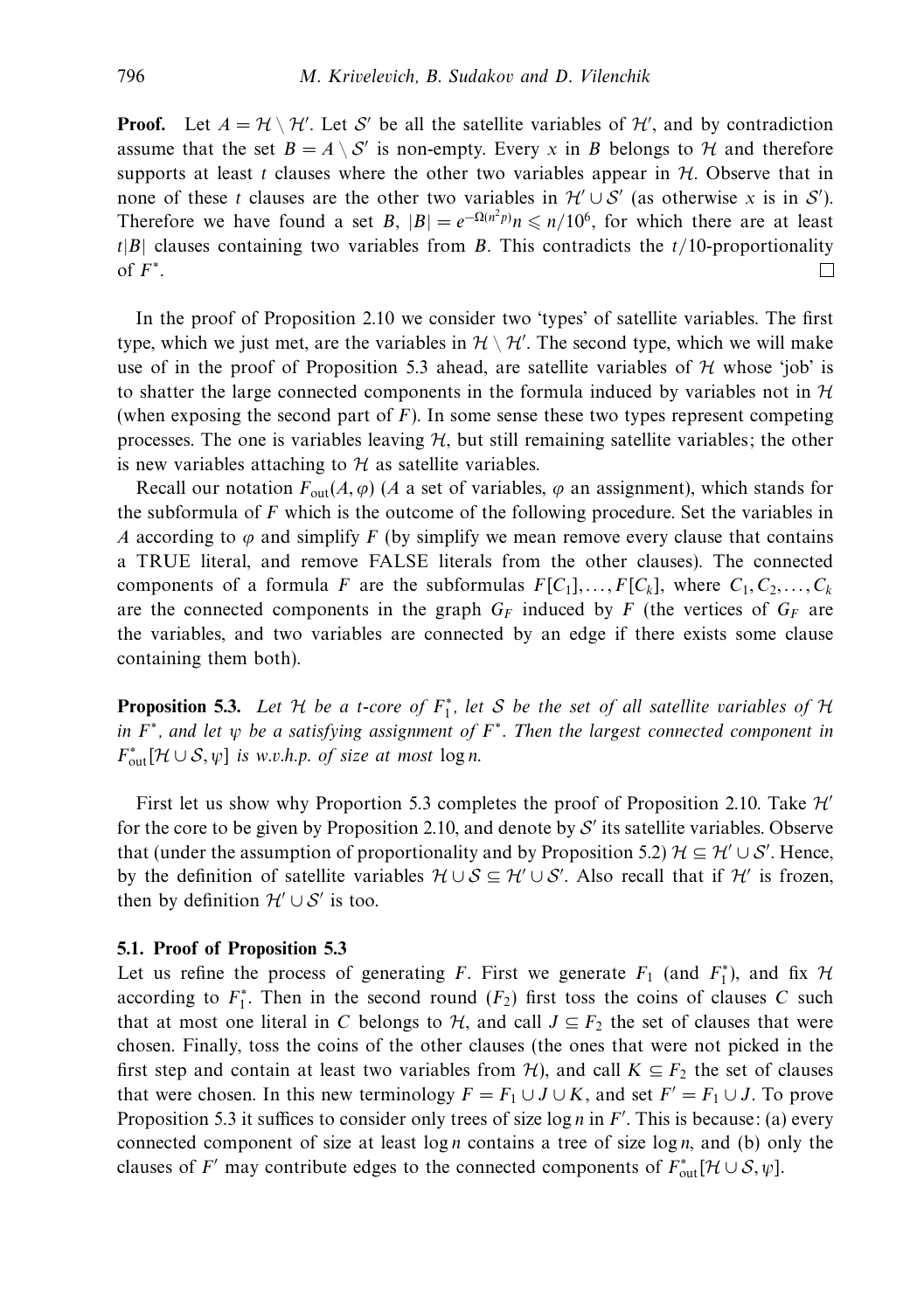We will prove Proposition 5.3 as follows. Fix an arbitrary tree *T* on *r* vertices, and let  $V(T)$  denote its set of vertices. The following two conditions are necessary for  $T$  to belong to  $F_{\text{out}}^*[\mathcal{H} \cup \mathcal{S}, \psi]$ :

- $A = \{\text{there exists a subformula of } F' \text{ that induces } T\},\$
- *B* = {the clauses in *K* do not prevent the following from holding:  $V(T) \cap S = \emptyset$ }.

The probability that  $F_{\text{out}}^*[\mathcal{H} \cup \mathcal{S}, \psi]$  contains a tree of size at least *r* is at most

$$
\sum_{T:|V(T)|=r} \Pr[A \wedge B] = \sum_{T:|V(T)|=r} \Pr[A] \cdot \Pr[B|A]
$$
  
\$\leqslant \left(\max\_{T:|V(T)|=r} \Pr[B|A]\right) \cdot \left(\sum\_{T:|V(T)|=r} \Pr[A]\right) \equiv q \cdot h\$.

Our next goal is to bound *q* and *h*, and then to show that  $q \cdot h = o(n^{-3})$  for  $r = \log n$ . In fact we shall prove that  $q \cdot h = o(n^{-\Omega(n^2 p)})$  for  $r = \log n$ . The next two lemmas establish the desired bounds (we use  $d = n^2 p$ ).

**Lemma 5.4.**  $h = \sum_{T:|V(T)|=r} \Pr[A] \leq n(100d)^r$ .

**Lemma 5.5.**  $q = \max_{T: |V(T)|=r} \Pr[B|A] \leq e^{-dr/8}$ .

To conclude, for  $r = \log n$ ,

$$
q \cdot h \leq n(100d)^{\log n} \cdot n^{-d/8} \leq n^{1+\log(100d)-d/8} = o(n^{-\Omega(d)}).
$$

The last equality is true since  $d/8 \gg 1 + \log(100d)$  for sufficiently large  $d = n^2p$ . We shall now prove the two lemmas.

**Proof of Lemma 5.4.** The quantity *h* to be estimated is obviously the expected number of trees of size  $r = \log n$  induced by a formula  $F' \subseteq F$  and is therefore at most the expected number of such trees induced by *F* itself. We thus estimate from above the latter quantity.

Let *T* be a fixed tree on *r* variables (a tree in the regular graph sense), and let  $F_T$  be a fixed collection of clauses such that each edge of  $T$  is induced by some clause of  $F_T$ ; we call such an  $F_T$  an *inducing* set of clauses. We say that a clause set  $F_T$  is minimal with respect to *T* if by deleting a clause from  $F_T$ , *T* is no longer induced by the new formula. By the definition of minimality,  $|F_T| \leqslant |E(T)| = |V(T)| - 1$  (as T is a tree). In our argument we shall be interested only in  $(T, F_T)$  such that  $F_T$  is a minimal set of clauses that induces *T*.

Given a tree *T* of size *r*, we estimate the number of ways to extend *T* to a minimal inducing set  $F_T$ . Every clause in  $F_T$  can cover either one or two edges of T (it cannot cover three edges or we have a cycle in *T*). Following the argument in [14], let  $N_T$ , be the number of ways to pair 2*s* edges of *T* to form *s* clauses in  $F<sub>T</sub>$  that cover two edges. There are 8 ways to set the polarity of variables in every clause of  $F<sub>T</sub>$  (and there are  $r - 1 - s$  such clauses), and at most  $n^{r-1-2s}$  ways to choose the third variable in the  $r - 1 - 2s$  clauses that cover exactly one edge. Using this terminology, the expected number of *r*-trees induced by a random formula *F*, generated according to  $\mathcal{P}_{n,p}$  with  $n^2p = d$ ,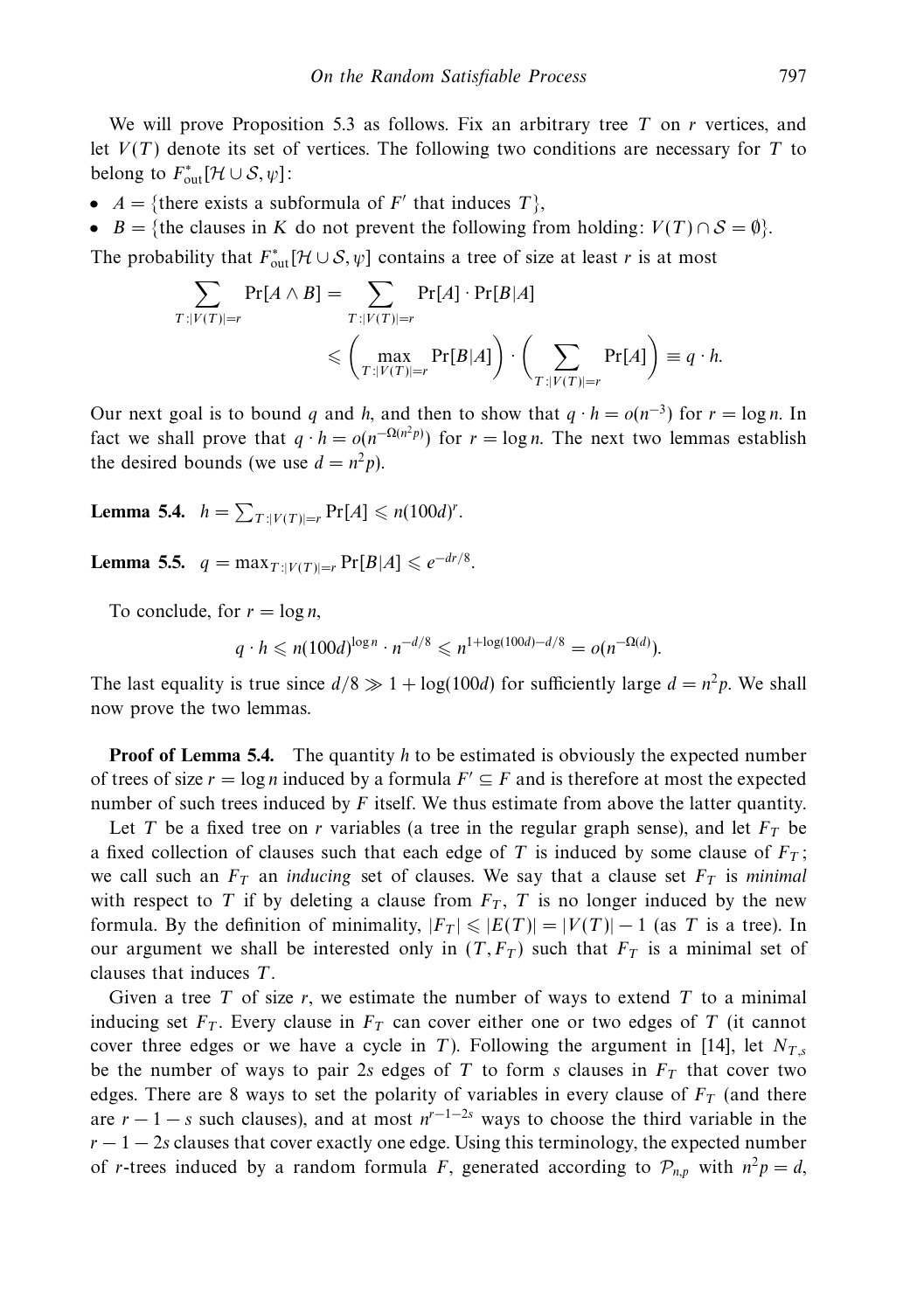is at most

$$
\sum_{r\text{-trees}} \sum_{s=0}^{r/2} N_{T,s} 8^{r-1-s} n^{r-1-2s} \left(\frac{d}{n^2}\right)^{r-1-s} \leqslant \sum_{r\text{-trees}} \left(\sum_{s=0}^{r/2} N_{T,s}\right) (8d)^r n^{1-r} \,. \tag{5.1}
$$

Our next task is to obtain useful upper bounds on the sum  $\sum_{s=0}^{r/2} N_{T,s}$ . To this end, let us fix a degree sequence  $(d_1, \ldots, d_r)$  for *T*, and consider the following procedure for *properly* pairing edges. By proper we mean that every pair of edges can be covered by a 3CNF clause; for example, we cannot pair the edges  $(x_1, x_2)$  and  $(x_3, x_4)$  as they result in a 4CNF clause. For each vertex, we specify a permutation of the edges incident to that vertex. Then we iterate through the vertices, and for each vertex, we iterate through the edges and pair up each unpaired edge with the edge given by the permutation associated with the current vertex (and leave the edge unpaired if the permutation sends the edge to itself). Any pairing of edges which can be covered by clauses can be generated this way by choosing the permutations to transpose each pair of edges to be covered by a single clause and to leave fixed all the other edges. Since there are *di*! different permutations for vertex *i*, we have

$$
\sum_{s=0}^{r/2} N_{T,s} \leqslant \prod_{i=1}^r d_i!.
$$

A classical result by Prüfer is that the number of *r*-trees with degree sequence  $(d_1, \ldots, d_r)$ equals  $\binom{r-2}{d_1-1,\dots,d_r-1}$  (see, for example, [21, Section 4.1, p. 33]). There are  $\binom{n}{r}$  ways to choose the  $r$  vertices of the tree. So  $(5.1)$  is at most

$$
\sum_{d_1+\dots+d_r=2(r-1)} {n \choose r} {r-2 \choose d_1-1,\dots,d_r-1} \left( \prod_{i=1}^r d_i! \right) (8d)^r n^{1-r}
$$
  
\$\leqslant \sum\_{d\_1+\dots+d\_r=2(r-1)} {r \choose i=1} d\_i} (8d)^r n.

By convexity, for  $(d_1, ..., d_r)$  with  $d_1 + \cdots + d_r = 2(r - 1)$ , the product  $\prod_{i=1}^r d_i$  is maximized when  $d_1 = \cdots = d_r$ , and so  $\prod_{i=1}^r d_i \leq 2^r$ . The number of ways to choose positive integers  $(d_1, ..., d_r)$  so that  $d_1 + \cdots + d_r = 2(r - 1)$  is  $\binom{2r-3}{r-1}$ , which is less than  $2^{2r}$ . Hence, the expected number of *r*-trees induced by a random formula *F* is at most  $n \cdot 2^{2r} \cdot 2^r \cdot (8d)^r \leq$ *n*(100*d*) *r* .  $\Box$ 

**Proof of Lemma 5.5.** Fix a tree *T* in  $F' = F_1 \cup J$  on *r* vertices (recall that *J* is the set of clauses that contain at most one variable from  $H$ ), and consider the set of clauses that have at least two variables in  $H$ , for which we now toss their coins (we use K to denote the set of clauses that were chosen among the latter).

Assume without loss of generality that the assignment  $\psi$ , with respect to which  $\mathcal H$ is defined, is the all-TRUE assignment. Look at a variable  $x \in V(T)$ . We call a clause  $(x \vee \overline{z}_1 \vee \overline{z}_2)$ ,  $(\overline{x} \vee \overline{z}_3 \vee \overline{z}_4)$ , where the  $z_i$ s are some variables in  $H$ , a type 1 (resp. type 2) clause. If clauses of both types appear in  $K$  then  $x$  surely belongs to  $S$  (and therefore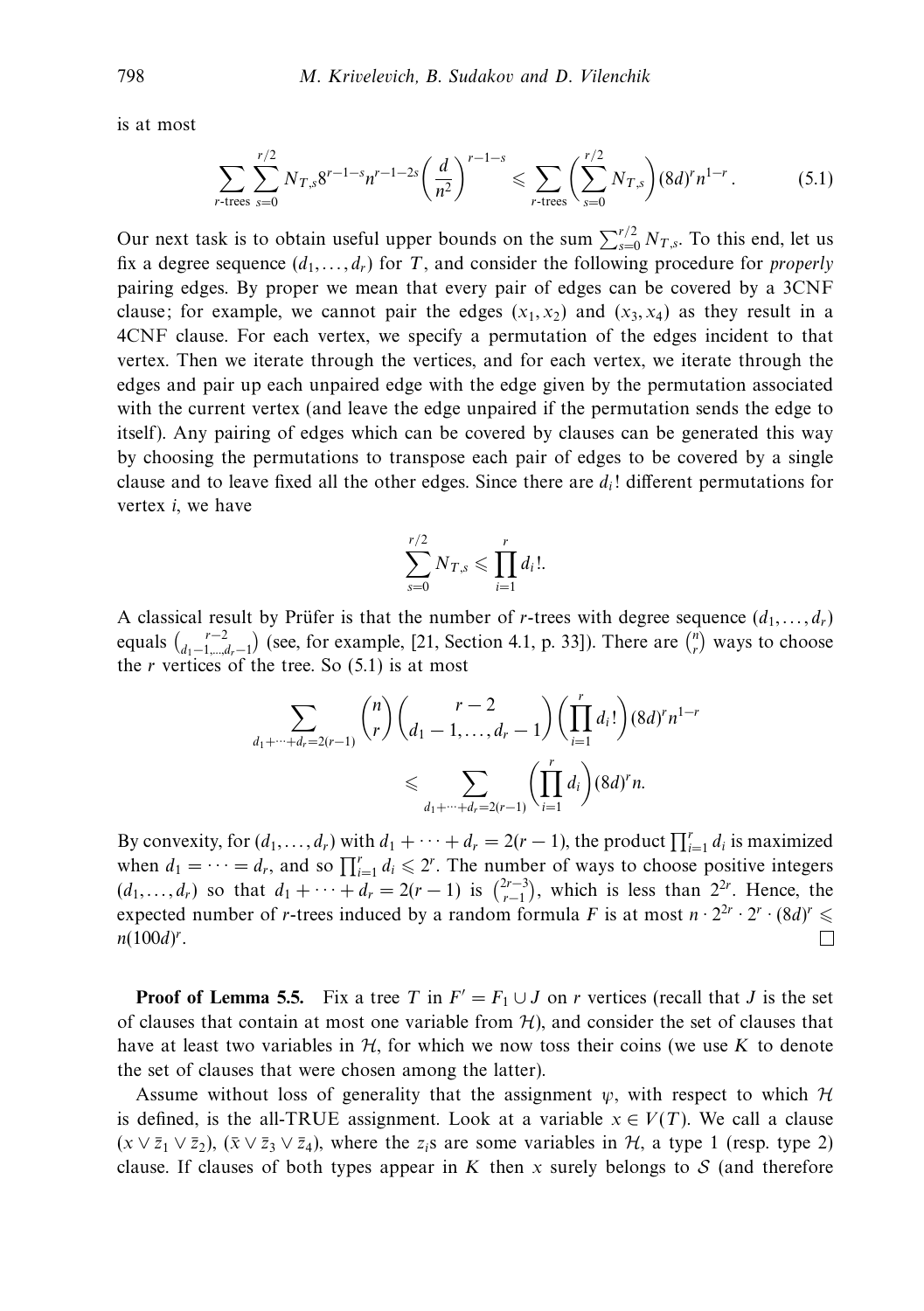$V(T) \cap S \neq \emptyset$ ). We call  $x \notin H$  *elusive* if at least one of the two types of clauses did not appear in *K*.

Set  $\rho = 1 - e^{-\Omega(n^2 p)}$ , since  $|\mathcal{H}| \ge \rho n$  there are at least  ${p \choose 2} \ge (\rho n)^2/3$  clauses of type 1. We assume that  $F_1$  is bounded and hence every variable appears in at most *n* clauses, therefore at most *n* clauses of type 1 have been included in  $F_1$ . An identical argument applies to clauses of type 2. Note also that the clauses of  $J$  cannot belong to any of the types. Therefore the probability that no clause of type 1 belongs to *K* is at most  $(1 - p_2)^{(pn)^2/3 - n} \le e^{-d/7}$  (here we use that  $d = n^2p$  is large,  $p_2 = (p - p_1)/(1 - p_1)$ ,  $p_1 = p/2$ ). The same is true by symmetry for clauses of type 2. Let  $E_x$  be the event that *x* is elusive, and let  $P_i$  be the event that no clause of type *i* for *x* appeared, for  $i = 1, 2$ (namely,  $E_x = P_1 \vee P_2$ ). Then

$$
Pr[E_x] = Pr[P_1 \vee P_2] \leqslant Pr[P_1] + Pr[P_2] \leqslant 2e^{-d/7} \leqslant e^{-d/8}.
$$

Further, observe that for  $x \neq y$  the events  $E_x$  and  $E_y$  are independent as they involve disjoint sets of clauses (each variable supports its own set of clauses). Recall the events *A, B*, which were defined above. In this terminology we just upper-bounded the probability of *B* given *A*, and therefore the following is true:

$$
\Pr[B|A] \leqslant (e^{-d/8})^r = e^{-dr/8}.
$$

Since our upper bound on  $Pr[B|A]$  only depends on the fact that  $|V(T)| = r$ , then also

$$
q = \max_{T:|V(T)|=r} \Pr[B|A] \leqslant e^{-dr/8}.
$$

# **6.** *k***-colourability**

In this section we will discuss, in a high-level fashion, how one can obtain similar results those we have for *k*-SAT for the random graph process (of *k*-colourability). Before we start our discussion let us recall the algorithm due to Alon and Kahale for colouring *k*-colourable graphs [3]. The first step of the algorithm is a spectral step; specifically a *k*colouring of the graph (not necessarily proper) is obtained by looking at some eigenvectors of the graph (that hopefully reflect in some sense a proper *k*-colouring). Then, this initial *k*-colouring is refined using a series of combinatorial steps (very similar to our Steps 2–4 in algorithm SAT), until possibly a proper *k*-colouring is reached (or the algorithm fails). The algorithm was analysed on graphs drawn from the planted distribution first defined at [20] (the distribution is defined by the following procedure. Partition the vertex set into *k* colour classes of size *n/k* each:  $V_1, V_2, \ldots, V_k$ . Next, include every  $V_i - V_j$  edge with probability *p*). The algorithm was shown to find w.h.p. a proper *k*-colouring of the graph when  $np \geq ck^2$ , for *c* some sufficiently large constant.

Let us consider the following distribution. Randomly permute all  $\binom{n}{2}$  possible edges. Go over the edges in the permutation's order and add each edge if, after its addition, the graph remains *k*-colourable. It is possible to prove that the algorithm of Alon and Kahale also works for graphs drawn from the distribution we just described for the same edge density (maybe the constant *c* is different). The main challenge is to re-prove the spectral properties of the graph. The basic idea is to notice that w.h.p. every *k*-colouring has all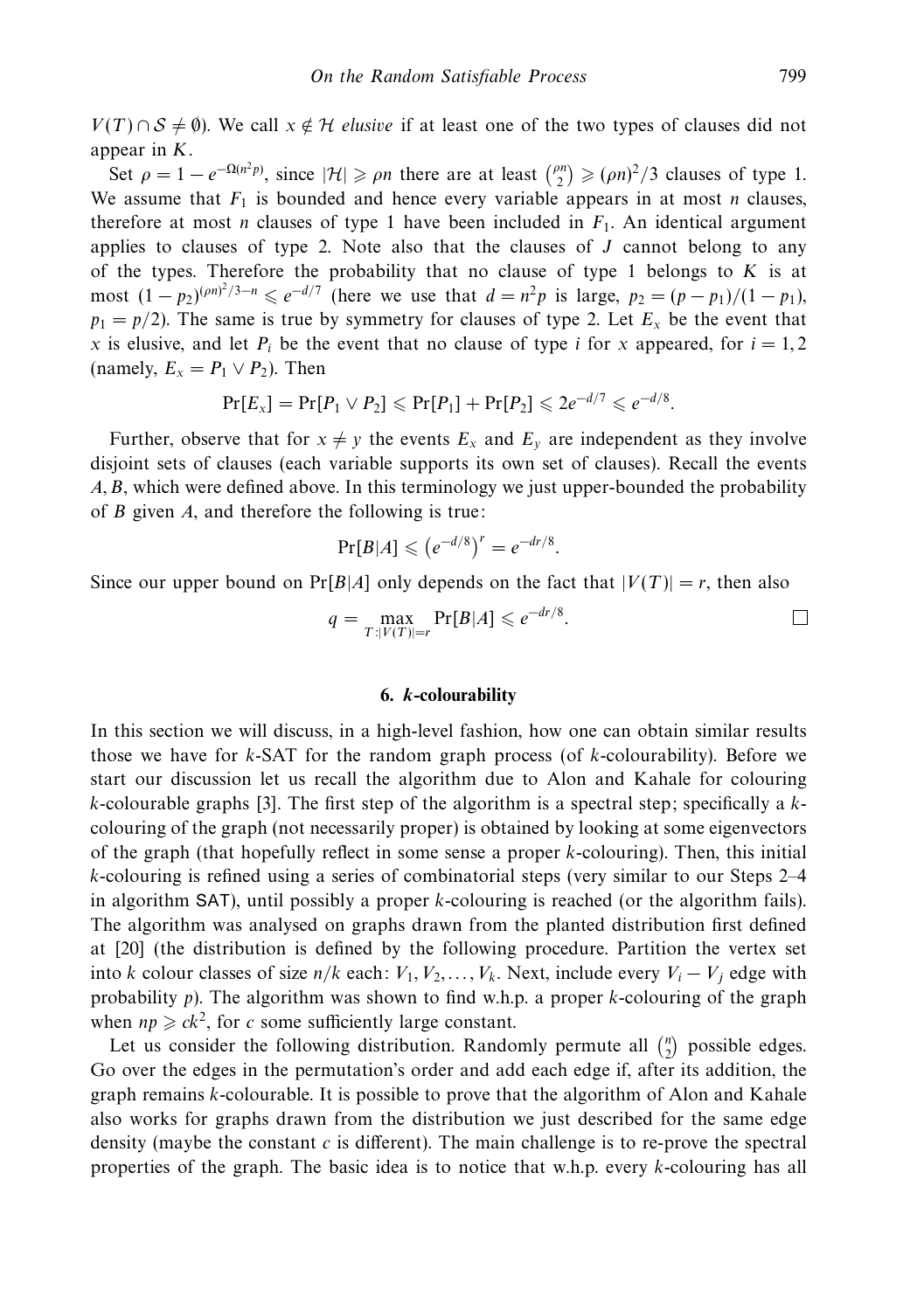of its colour classes of linear size, and also to prove discrepancy properties (similar, yet more elaborate, to Proposition 2.3). Another crucial ingredient in the proof is establishing a similar notion of a core (Definition 7).

Unfortunately, at this point we are still unable to answer a seemingly much simpler question: How many edges will such a graph typically contain by the end of the process? We expect the answer to be about  $\binom{k}{2} \left(\frac{n}{k}\right)^2$ , which would correspond to the case where a unique final *k*-colouring is nearly balanced.

### **7. Discussion**

As we have already mentioned, only a vanishing proportion of 3CNFs with *m* clauses over *n* variables are satisfiable when  $m/n$  is above the threshold. In recent years, several papers have studied different distributions over satisfiable 3CNF formulas in the above-threshold regime, more precisely some sufficiently large constant factor above the threshold. In particular, [14] considered the planted 3SAT distribution, and [9] addressed the planted and uniform distributions, both papers developing new analytical and algorithmic techniques. Our work joins this line of research by studying a new distribution over satisfiable 3CNF formulas, and once again introducing new analytical ideas to face the intricacies of  $\mathcal{P}_{n,m}^{\text{sat}}$ . Furthermore, one interesting conclusion emerges from combining [14, 9] and our result. In all three distributions the instances show basically the same uni-cluster structure of the solution space, and the same algorithm solves them all. This gives rise to the following question: Does forcing (in some 'natural' way) the unlikely event of being satisfiable in the above-threshold regime generally result in the structure suggested by Theorem 1.1 (for clause-variable ratio greater than some sufficiently large constant)? This question has been answered positively for the planted and uniform distributions, and in this paper for the random satisfiable 3CNF process.

It is possible to generalize our result for  $k$ -CNF formulas for any fixed  $k \geq 3$ . In that case we shall require  $m/n \ge c(k)$ . Here is a formal statement.

**Theorem 7.1.** Let *F* be random *k*-CNF from  $\mathcal{P}_{n,m}^{\text{sat}}$ ,  $m/n \ge c$ , for  $c = c(k)$  a sufficiently large constant. Then w.h.p. *F* enjoys the following properties.

- (1) All but *e*<sup>−</sup>Ω(*m/n*) *n* variables are frozen.
- (2) The formula induced by the non-frozen variables decomposes into connected components of at most logarithmic size.
- (3) Letting  $\beta(F)$  be the number of satisfying assignments of *F*, we have  $\frac{1}{n} \log \beta(F) = e^{-\Omega(m/n)}$ .
- (4) There exists a polynomial-time algorithm that finds a satisfying assignment for *F*.

The constant  $c(k)$  scales exponentially with  $k$ . The exponential dependency on  $k$  is inevitable as the satisfiability threshold itself scales exponentially with *k* (asymptotically  $2^k$  ln 2).

#### **References**

[1] Achlioptas, D. and Coja-Oghlan, A. (2008) Algorithmic barriers from phase transitions. In Proc. 49th Annual IEEE Symposium on Foundations of Computer Science, pp. 793–802.